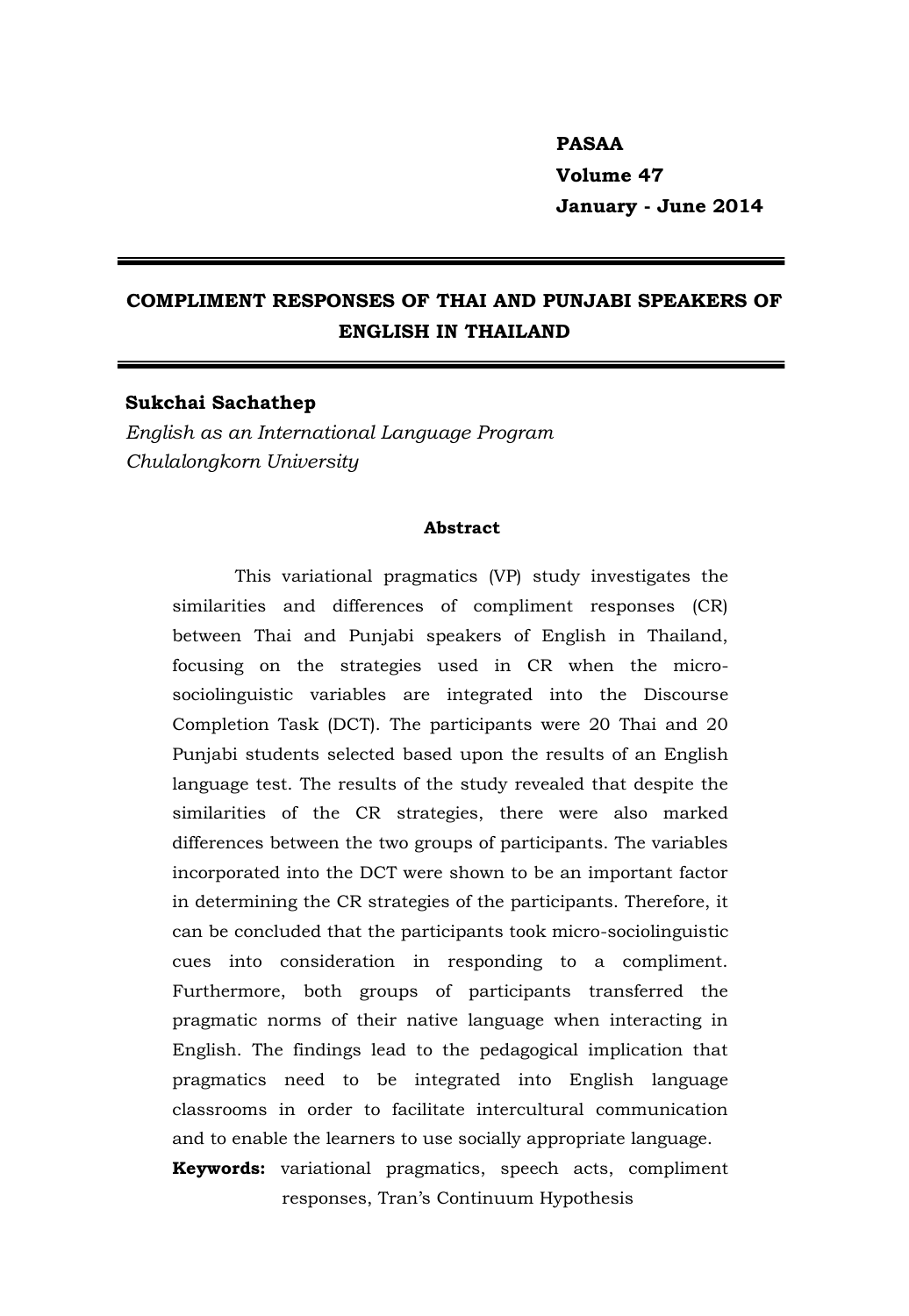# **Introduction**

Successful communication in the globalized world requires that speakers be equipped with both grammatical and pragmatic competence because they are likely to be influenced by their own social norms and constraints that shape their speech. What is acceptable in terms of appropriateness in one language or culture may not be in another. For example, asking someone if they have eaten today may be considered an acceptable greeting in the Chinese culture but may be perceived to be misplaced and inappropriate in another. Intercultural competence can help solve problems that EFL and ESL learners face. Since pragmatic rules are rarely taught purposefully in the classroom, students are expected to learn them through the osmosis process that has been proven to be ineffective. Recent studies (e.g. Cohen, 2008; Rajagopalan, 2004; Silva, 2003) advocate that pragmatics be explicitly taught to raise learners' awareness and prevent pragmatic failure. As suggested by Smith (2009), authentic language use is an active, inventive, and culturally sensitive and expressive attempt. Therefore, an increasing focus is now evident in the literature on pragmatic competence, reflecting an increasing interest among researchers and educators in fostering pragmatic competence in language learners.

Compliment responses are a type of speech act that differs considerably across cultures. Comparing the native cultures of interlocutors to the English language culture or the cultures of the language being taught offers great opportunities for teachers and provides a basis for improved understanding of persons from different backgrounds, as well as supplying new insights into second language teaching. The understanding of other cultures also helps people avoid the pitfalls of stereotyping, since they cannot expect all members of a culture to fit broad generalities. Consequently, in English classrooms, students' pragmatic understanding needs to be promoted and integrated into language lessons.

Furthermore, the emergent trend of English as an International Language (EIL) triggers the notion that native usage should no longer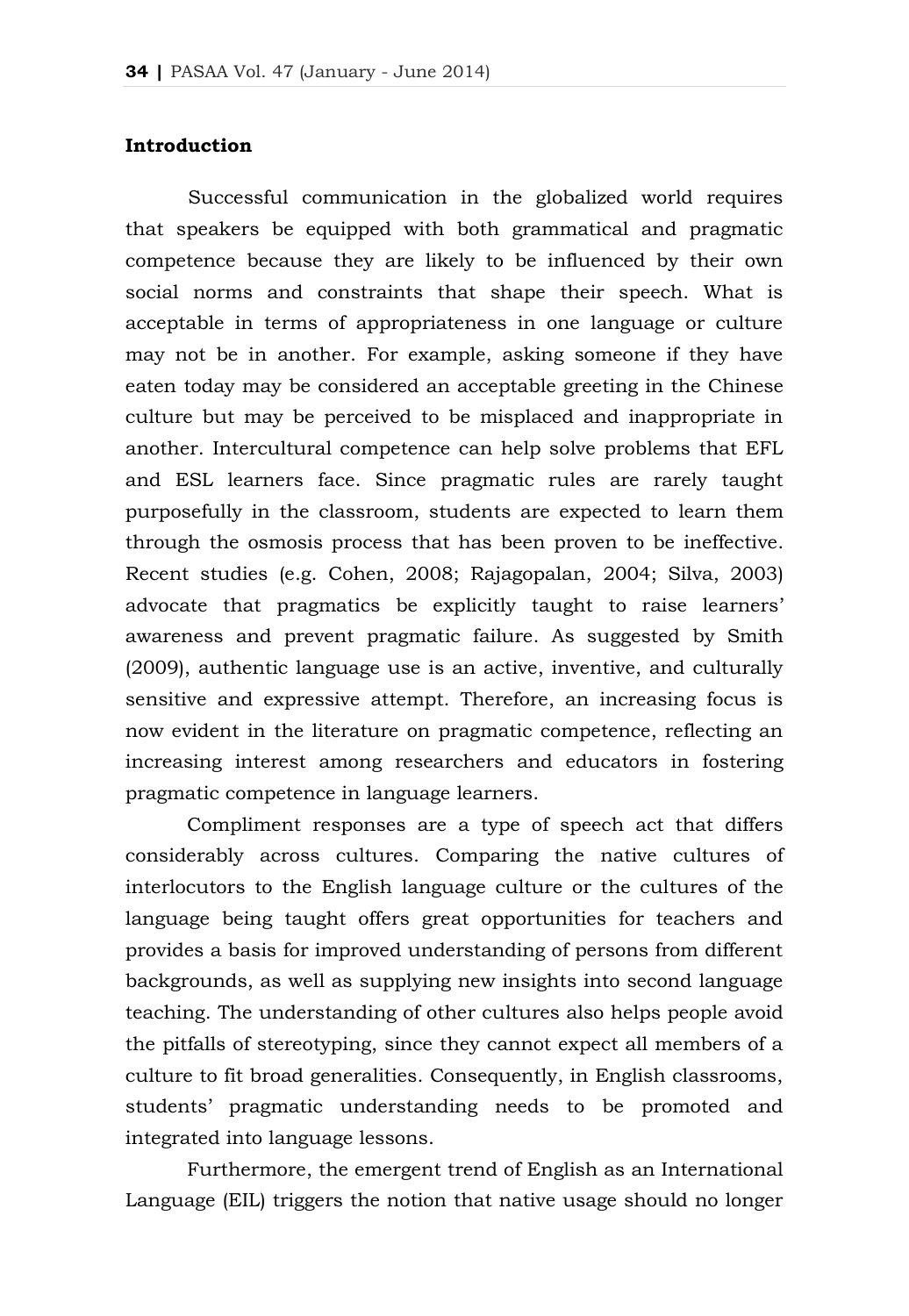be the sole point of reference in designing teaching materials (Intachakra, 2004). In this regard, Kachru (1992) notes that nonnative speakers of English should also be considered an essential part of materials and curriculum development. The present study is anchored in the field of variational pragmatics (hereafter VP) to investigate comparative pragmatic perception of politeness in compliment responses across the two cultures of Thai English speakers (TES) and Punjabi English speakers (PES) in Thailand. Having appropriate grammatical and lexical knowledge does not guarantee successful communication. The inability to understand what is meant by what is said (Thomas, 1983) often occurs due to negative transfer of L1 to L2, and can lead to offensive stereotypes or cross-cultural misunderstanding.

#### **Literature Review**

#### *Variational pragmatics*

Variational pragmatics (VP) refers to the study of the effects of macro-social factors, e.g. social class, gender, ethnicity, and intralingual pragmatic conventions on language use. VP is the interface between pragmatics and dialectology, aiming at the systematic investigation of the effects of macro-social pragmatic variations on language in action. It is based on the assumption that the social factors analyzed in sociolinguistics have a systematic impact not only on pronunciation, vocabulary, and grammar, but also on language use in interaction. The frameworks employed in VP include two components: one in which social factors are specified and one in which levels of pragmatic analyses are distinguished.

Schneider and Barron (2005) distinguish social factors, region, social class (educational background and socio-economic status), ethnicity (ethnic identities affecting linguistic choices), gender (concerned with social construct of gender identities), and age as factors influencing variation in a language. In addition, education and religion may also be considered. Each of these factors has an impact on language use, resulting in a variety of specific preferences and features employed to construe and project speaker identities. These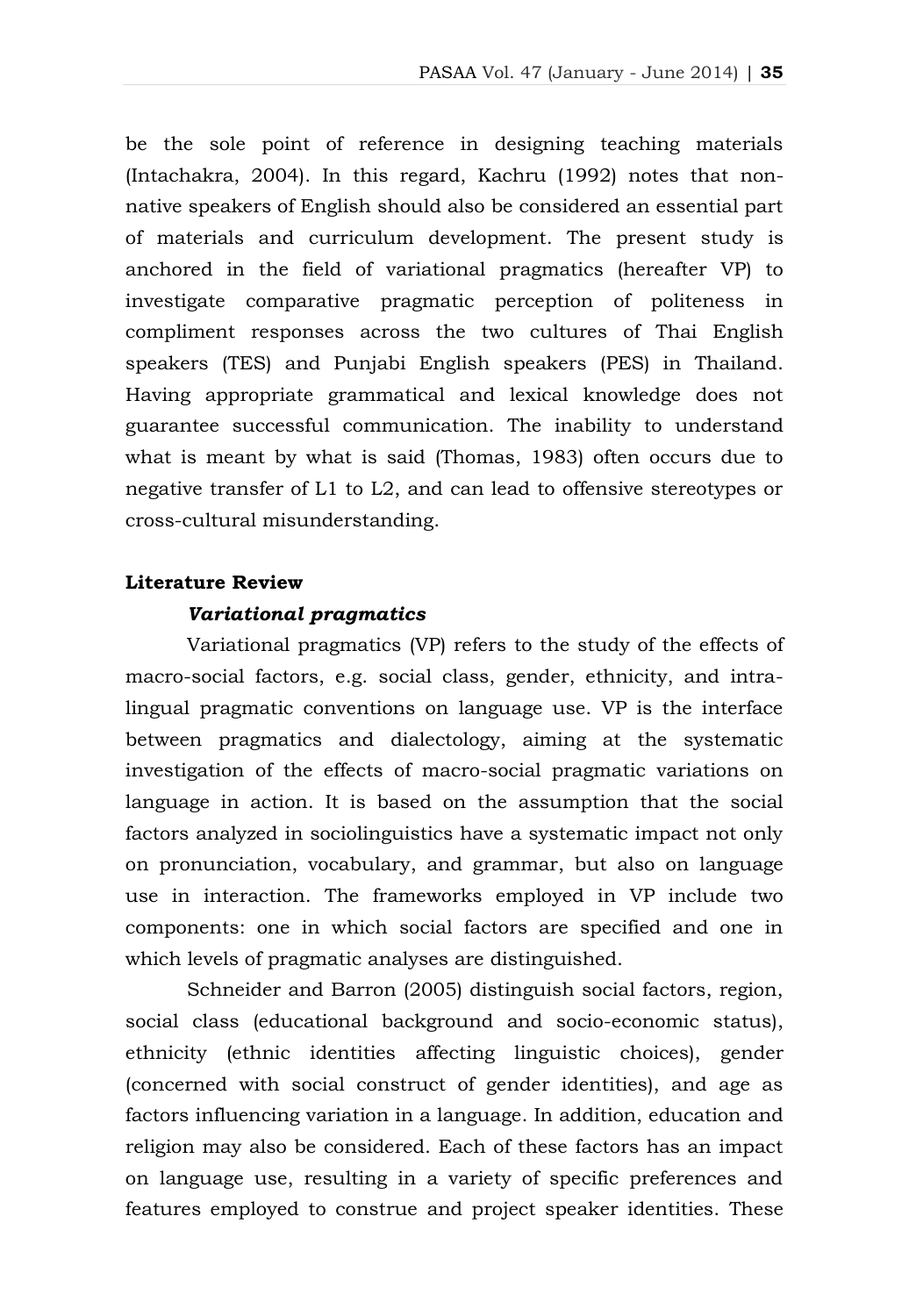are also called the macro-sociolinguistics factors. On the other hand, micro-sociolinguistic factors include power, distance, and other situational factors. While macro factors are related to individual speakers, micro factors are concerned with speaker constellation.

The aim of this study is to examine the impact of social factors on language use, and specifically to investigate the interplay of age and gender. The two groups of participants of this study are: Thais and Punjabis. The Thai participants are Buddhists; they are grounded in the Thai ways of upbringing, and are from a Thai school. The Punjabi participants, on the other hand, are Sikhs, and are deeply rooted in the cultural backgrounds of their forefathers.

# *Compliments and compliment responses*

As Goffman (1967) puts it, compliments are primarily used for a variety of reasons, but most significantly to express admiration or approval of someone's work, appearance, taste, skill, or possessions. A compliment response, in the present study, refers to any response following an identifiable compliment. Thus, any response by the complimentee is considered a compliment response. Compliments can have a number of functions, for example, serving as a conversational opening or functioning as social suppressors. Compliment responses can sometimes be the cause of communication breakdowns because of the differences of the native language norms of the speakers.

Due to the theoretical paradigm of communicative competence (Canale & Swain, 1980; Habermas, 1970; Hymes 1972, 1974; Wolfson, 1981, 1983), research on L2 learning and teaching has largely been extended to include learners' pragmatic knowledge. Thomas (1983) defines pragmatic competence by contrasting it with grammatical competence. Whereas grammatical competence is related to the abstract of decontextualized knowledge, namely, intonation, phonology, syntax, semantics, and so forth, pragmatic competence is the ability to use language effectively in order to achieve specific purposes (Thomas, 1982).

Previous studies on compliment responses have been carried out using existing taxonomies by Pomerantz (1978), Herbert (1986) or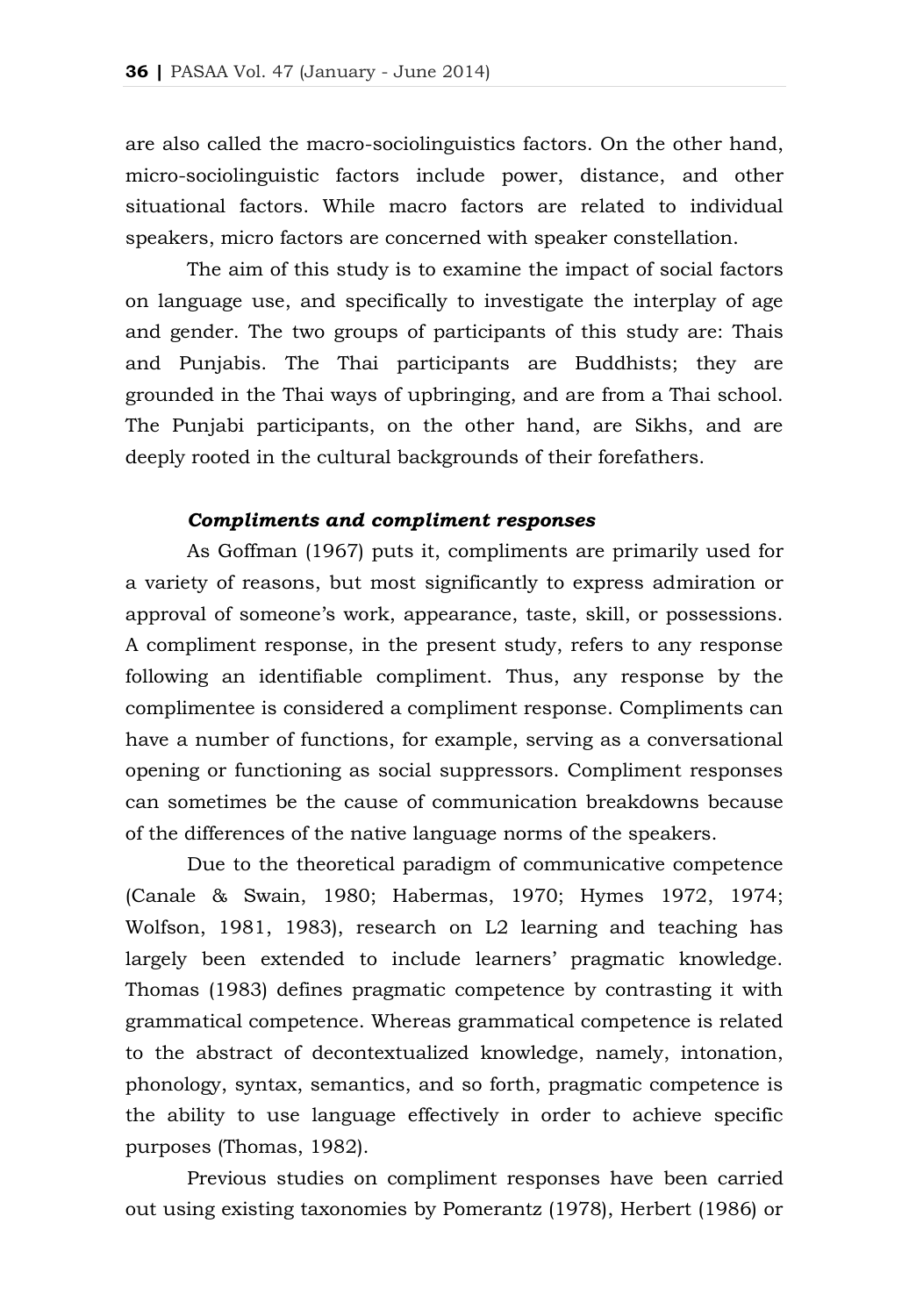Urano (1998). The data in these studies are tallied against taxonomies. Because of the dynamic nature of language, and also due to the many variables that may affect complimentees' responses, previous taxonomies have not thoroughly covered the strategies used by the complimentees, particularly the type of population that is the focus of the present study. Tran's (2007) continuum hypothesis taxonomy tends to be more suitable for inter-cultural and variational studies because it allows for CR to be placed on the continuum, rather than making a clear cut off where it belongs. Therefore, this study employed Tran's taxonomy as a point of reference.

Furthermore, according to Tran (2007), the recipient of a compliment is usually in a dilemma as to whether to agree with the compliment or to be polite and modest, and thus disagree in order to avoid self-praise. The notion of continuum is likely to solve this sort of compliment receiver's dilemma. The response may lean towards one or the other point because it is neither entirely disjoined nor entirely separate. This taxonomy is especially useful for the response of an Eastern culture, like the Thai culture, which values humility and modesty. Although Thais feel happy about compliments, they are careful in responding to them to avoid being perceived as proud or arrogant. They also need to show modesty and refrain from showing any outward signs of pleasure towards compliments. Based on Tran's Continuum Hypothesis, there are two continua: the acceptance to denial continuum and the avoidance continuum as shown below.

# **The acceptance to denial continuum**.

Compliment Upgrade-->Agreement -->Appreciation Token-->Return --> Explanation-->Reassignment-->(Non-idiomatic Response)--> Compliment Downgrade-->Disagreement (including Disagreement Token)

# **The avoidance continuum**

Expressing Gladness-->Follow-up Question-->(Doubting)Question -->Opting out.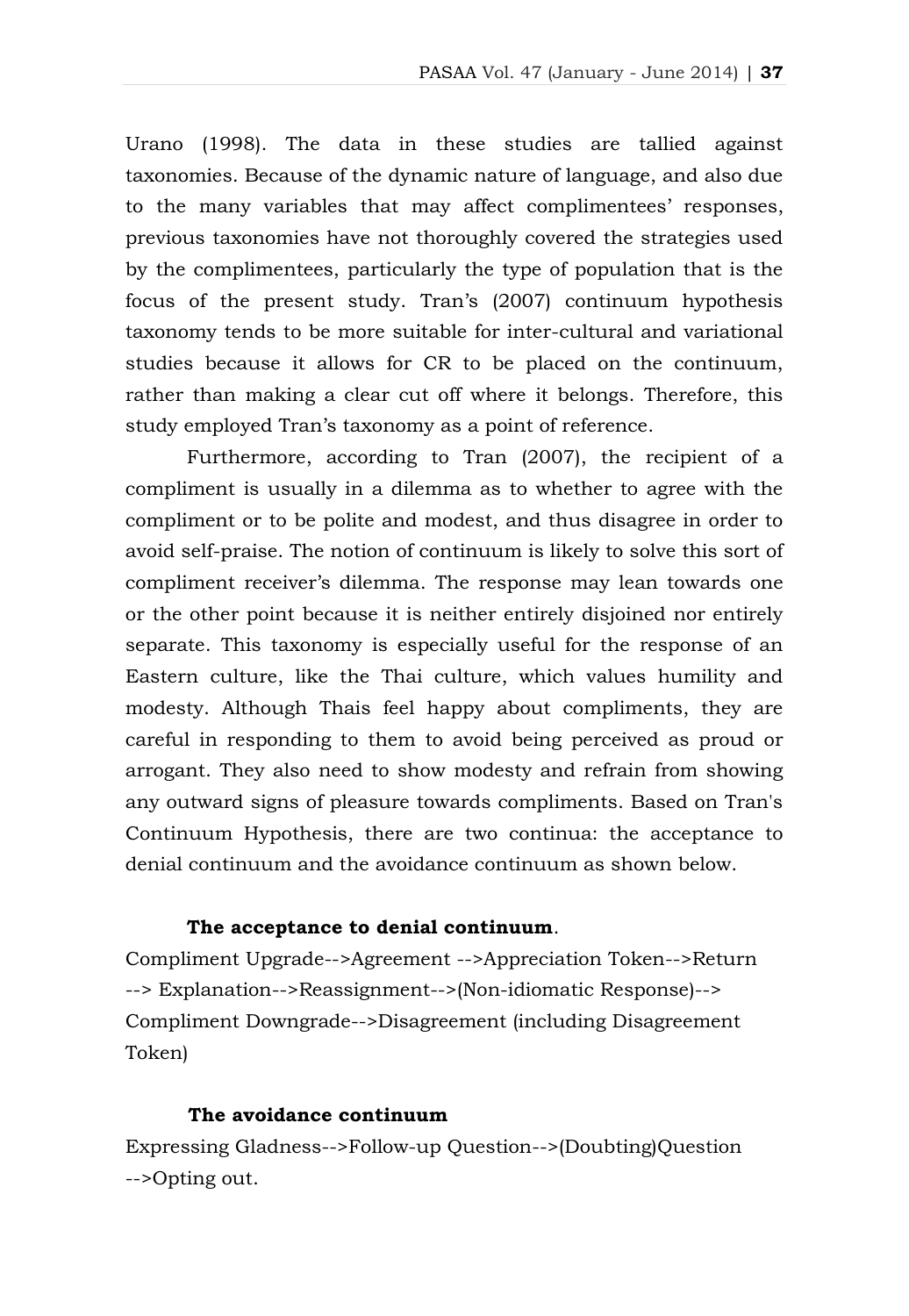The compliment response strategies of Tran's taxonomy adopted in this study are shown in the following table.

| Strategies along the continuum     | <b>Examples</b>                       |  |  |  |  |  |  |
|------------------------------------|---------------------------------------|--|--|--|--|--|--|
| from acceptance to denial          |                                       |  |  |  |  |  |  |
| Compliment Upgrade                 | "Thanks. Brand new."                  |  |  |  |  |  |  |
| Agreement                          | "Yeah! I'm happy to say that's        |  |  |  |  |  |  |
|                                    | correct."                             |  |  |  |  |  |  |
| Agreement Token                    | "Yeah!"                               |  |  |  |  |  |  |
| Appreciation Token                 | "Thank you."                          |  |  |  |  |  |  |
| Return                             | "So are you!"                         |  |  |  |  |  |  |
| <b>Explanation Comment History</b> | "Thanks. My mom bought it for me."    |  |  |  |  |  |  |
| Reassignment                       | "Thanks. It must be the jacket."      |  |  |  |  |  |  |
| Non-idiomatic Response             | "Uh! That's OK."                      |  |  |  |  |  |  |
| Compliment Downgrade               | "Oh, no. It's just a normal but not a |  |  |  |  |  |  |
|                                    | very reliable car."                   |  |  |  |  |  |  |
| Disagreement                       | "No. I don't think so."               |  |  |  |  |  |  |
| Disagreement Token                 | "Umm, no."                            |  |  |  |  |  |  |
| Suggestion                         | You should get one.                   |  |  |  |  |  |  |
| Strategies along the avoidance     | <b>Examples</b>                       |  |  |  |  |  |  |
| continuum                          |                                       |  |  |  |  |  |  |
| <b>Expressing Gladness</b>         | "Well, great"                         |  |  |  |  |  |  |
| Follow-up Question                 | "Thanks, what do you find             |  |  |  |  |  |  |
|                                    | interesting?"                         |  |  |  |  |  |  |
| (Doubting) Question                | "Really? I don't think so."           |  |  |  |  |  |  |
| Opting Out                         | "Ha ha."                              |  |  |  |  |  |  |
| Opting Out                         | (Silence), (Smile)                    |  |  |  |  |  |  |

**Table 1**: Tran's (2007) Taxonomy

In order to compare and contrast the compliment response strategies of the Thai and Punjabi speakers, two research questions were addressed in this study: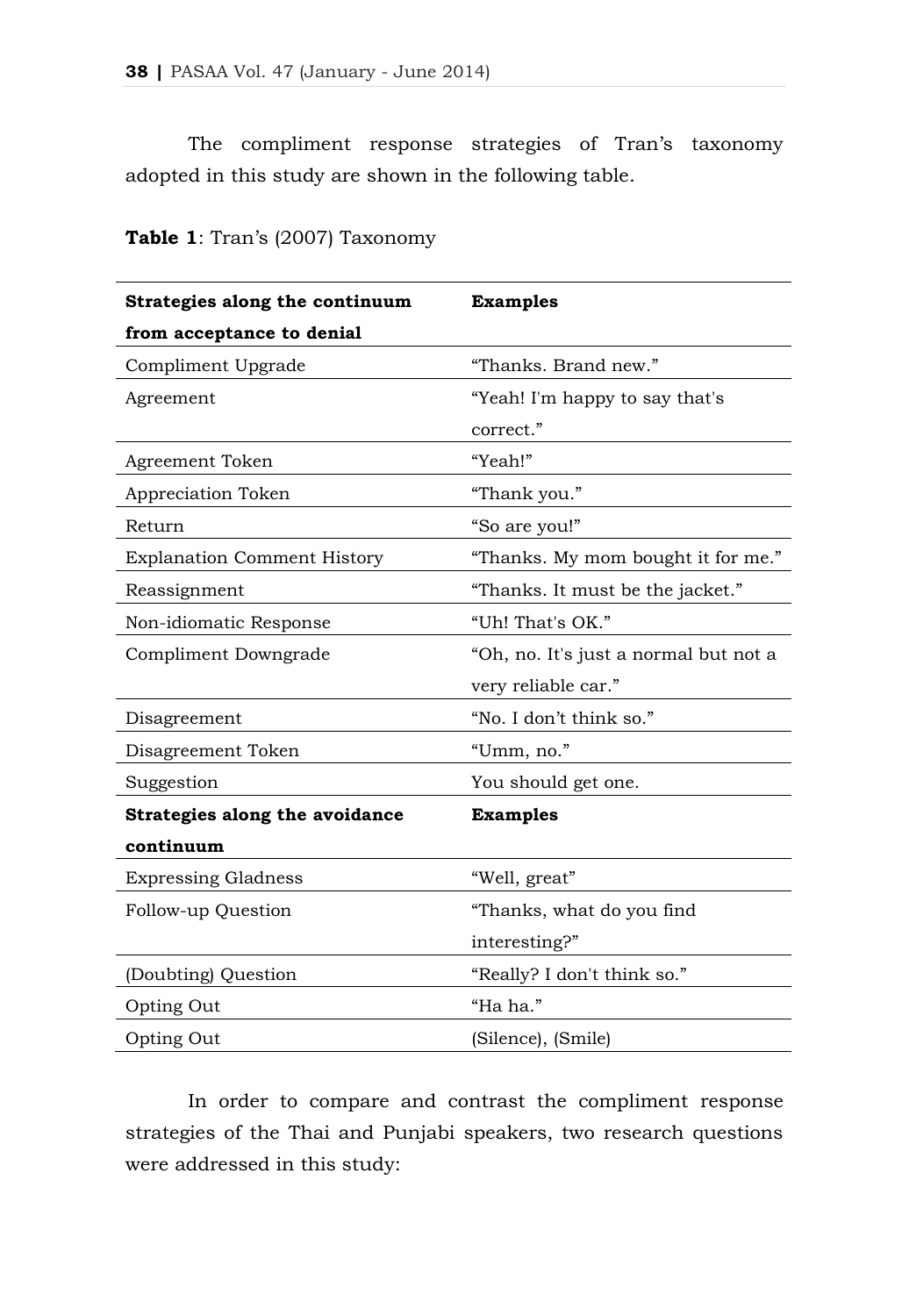1. What are the similarities and the differences in compliment responses between Thai English speakers (TES) and Punjabi English speakers (PES)?

2. What are the similarities and the differences in the compliment responses in different situations when four contextual variables - the addressor's status, gender, age and native language vary?

# **Research Design**

## **Population and sample**

The participants consisted of two groups of students representing specific differences according to the stated variational pragmatics frameworks. The first sample group contained 20 Thai students (10 males, 10 females) (TES, henceforth) enrolling in the English Program at Patumwan Demonstration School, Bangkok. They were recruited as the Thai samples of this study by an English language test (CULI EFL Test). An intact group of Mattayom 6 students, who were all Buddhists, participated in this study. They represent the population whose first language is Thai and are from similar backgrounds, both in terms of socioeconomic status, cultural and ethnic background. They are the Thai English speakers of this study.

The second sample group was Punjabi speakers (PES, henceforth) from Thai Sikh International School, Bangkok. Ten males and ten females were recruited as the Punjabi samples of this study by using the CULI EFL Test and a language background questionnaire. This group of students represents the Punjabi English speakers. They were an intact group whose first language is Punjabi, and all were Sikhs. The participants had been in the school since kindergarten. This group of students represents the Punjabi population because the school in which they are enrolled is affiliated with a Sikh temple. A majority of the students in this school (90%) are Punjabi Sikhs. Moreover, the school has an extensive religious program and all the students are required to take Punjabi religious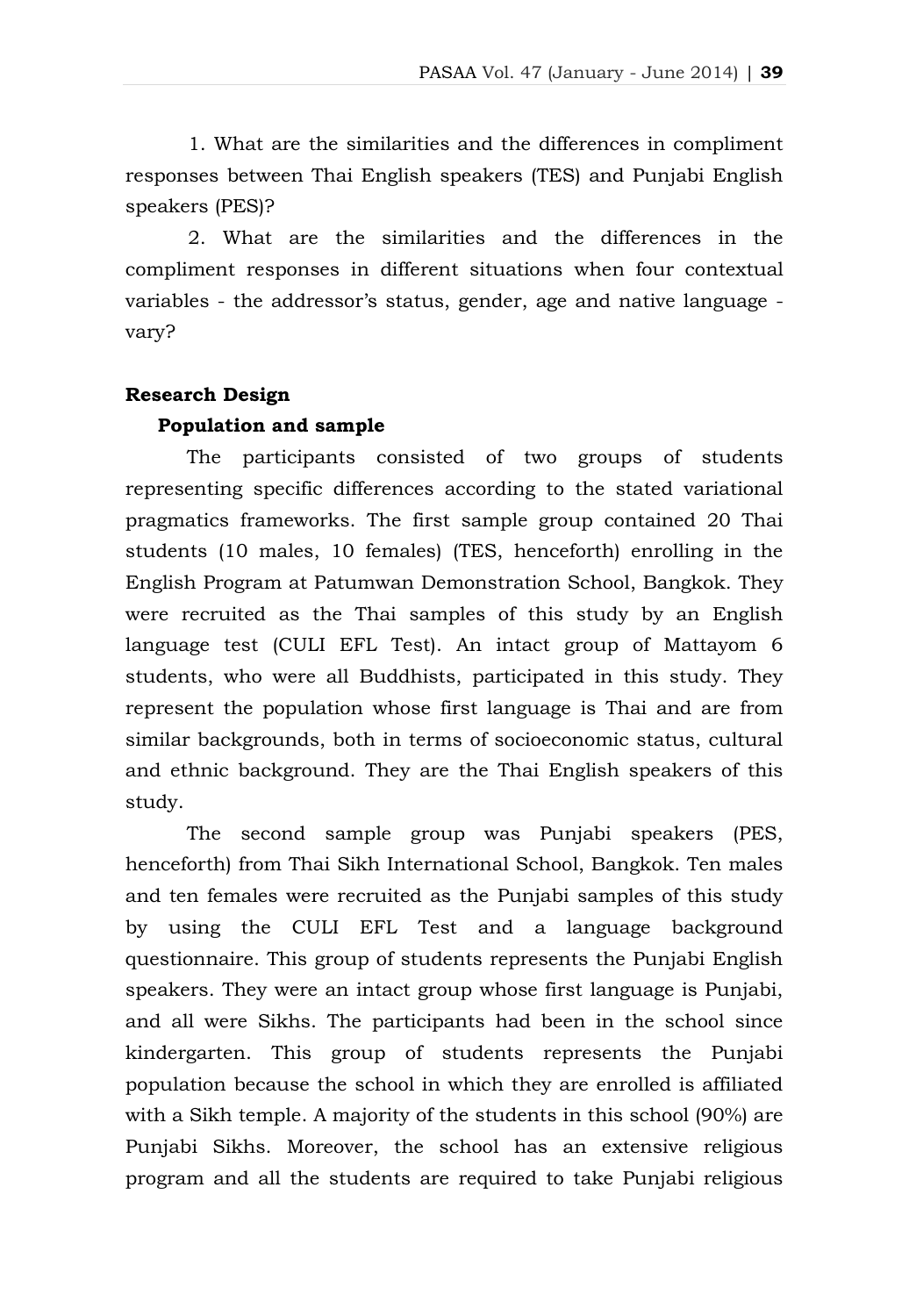study classes, and the teachers employed in the school are also Indian teachers.

## **Research instruments**

Two data collection instruments were employed in this study: 1) CULI EFL test and 2) DCT. The detailed information of the research instruments is as follows:

## **1. English Test (CULI EFL Test)**

The CULI EFL Test developed by the Chulalongkorn University Language Institute was used as part of the selection process in order to eliminate differences in language proficiency of the participants. The test consisted of three parts: listening, reading, and writing, and was set out in a multiple-choice format.

# **2. Discourse Completion Task (DCT)**

This study employed a Discourse Completion Task (DCT) so that the elicited data could be used to answer the research questions. The justification for employing a DCT is threefold. Firstly, it allows for the testing of a predefined and pre-established hypothesis. Secondly, it is a case of relevance. Since the nature of research demands that the variables be highly controlled, DCTs maximize control of the study's variables. Third, in research that is comparative in nature, it is vital that the situational perceptions are similar for both groups of participants because it is not possible to assume that what appears to be the same is actually the same. The use of DCTs can be enhanced by providing additional contextual and social clues. They are thus tool that are well suited to the study of variational pragmatics since the social variables involved can be systematically manipulated (Kasper, 2000). The higher the possibility of controlling the relevant variables is, the higher the rate of compatibility of data from different varieties of the same language will be. This, in turn, can result in the greater opportunity of identifying pragmatic differences between the language varieties. Comparability is a crucial methodological issue in variational pragmatics.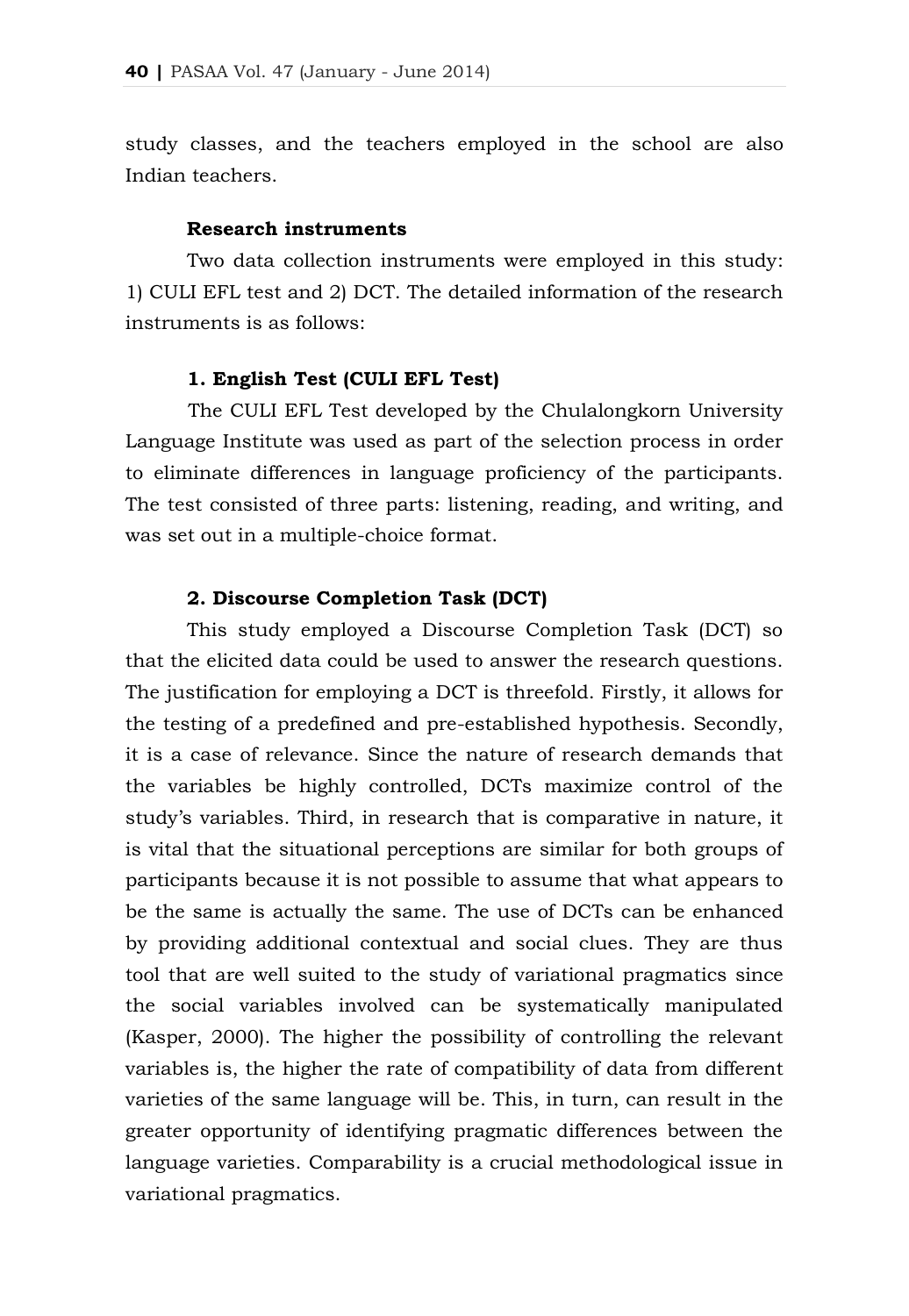Additionally, since the topic of investigation concerns cultural beliefs and values, DCTs appear to be well suited for this research. Moreover, DCTs are less-face affective. The respondents are not made to feel daunted by the task, and this may help in gaining social and psychological factors likely to affect the speech performed. In this study, there were nine situations in the DCT. The questions in the DCT were adapted from Kachru (1998) and Cedar (2006) and were written in English. The questions described nine situations which Thai and Punjabi students might encounter, and elicited responses to those situations. Experts in the fields of testing and linguistics reviewed the DCT in order to ensure reliability and validity. The nine compliment situations are provided in the appendix.

### **Data analysis**

The responses obtained from the DCT were analyzed linguistically (qualitatively) and statistically (quantitatively). The data collected were also quantified according to Tran's Continuum Hypothesis. The compliment responses were analyzed with reference to: 1) the variables incorporated in the stimulus situations; and 2) the socio-cultural background of the addressees.

To compare and contrast the Thai and Punjabi speakers' compliment responses, the collected data were tallied against Tran's Continuum Hypothesis, consisting of two continua: acceptance to denial continuum and avoidance continuum. The responses were then analyzed in accordance with the speakers' cultural norms in order to identify pragmatic transfer.

To examine the similarities and the differences in the compliment responses in different situations when four contextual variables - the addressees' status, gender, age and native language vary, responses were analyzed according to the variables that were incorporated into the DCT to show significant similarities and differences. The response types were then analyzed linguistically to show how and why the variables influenced the addressee's responses.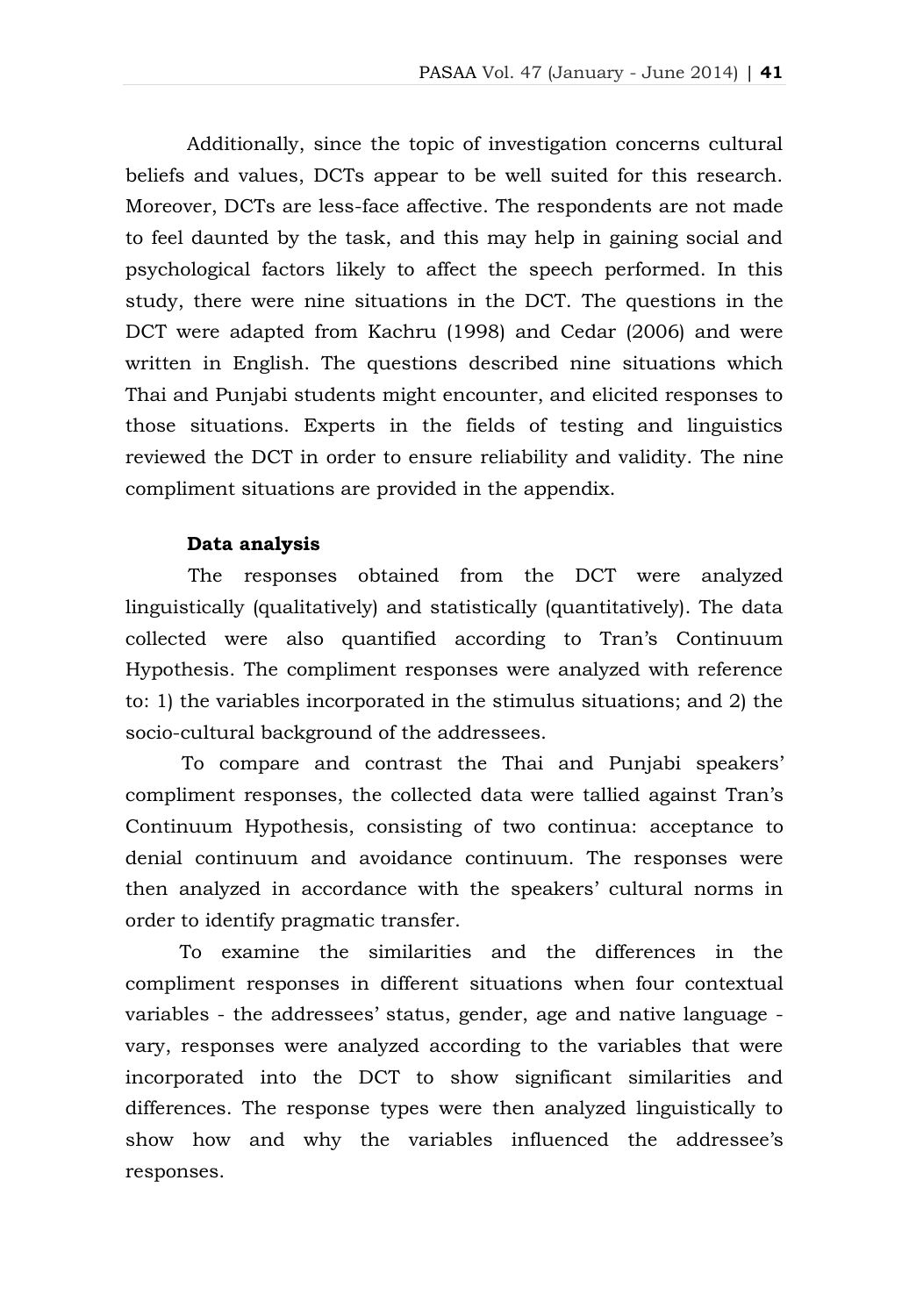#### **Results and Discussion**

The findings of the study can be summarized in response to the research questions as follows:

Research Question 1: What are the similarities and the differences in compliment responses between Thai English speakers (TES) and Punjabi English speakers (PES)? The choices of compliment response strategies used by the Punjabi and the Thai participants are displayed in the following table.

**Table 2**: Choices of compliment response strategies used by the PES and TES

|                                      | <b>Acceptance to denial</b> |           |                 |                           |             |                                    |                |                        |                      |                |                |                            |                       | Avoidance continuum |                |                |  |  |  |  |  |
|--------------------------------------|-----------------------------|-----------|-----------------|---------------------------|-------------|------------------------------------|----------------|------------------------|----------------------|----------------|----------------|----------------------------|-----------------------|---------------------|----------------|----------------|--|--|--|--|--|
| <b>Strategies</b><br><b>Speakers</b> | Compliment Upgrade          | Agreement | Agreement Token | <b>Appreciation Token</b> | Return      | <b>Explanation Comment History</b> | Reassignment   | Non-idiomatic Response | Compliment Downgrade | Disagreement   | Suggestion     | <b>Expressing Gladness</b> | Question<br>Follow-up | Doubting Question   | out<br>Opting  | Smile          |  |  |  |  |  |
| Punjabi                              | 20                          | 9         | $\overline{2}$  | 25                        | 52          | 20                                 | $\overline{2}$ | 10                     | 8                    | $\mathbf{1}$   | $\overline{7}$ | 5                          | $\overline{4}$        | $\overline{7}$      | $\overline{4}$ | $\overline{4}$ |  |  |  |  |  |
| Thai                                 | 9                           | 27        | $\mathbf{O}$    | 47                        | 25          | 17                                 | $\overline{4}$ | 6                      | 5                    | $\mathbf{1}$   | 6              | 13                         | 5                     | 8                   | 3              | $\overline{4}$ |  |  |  |  |  |
| Total                                | 29                          | 36        | $\overline{2}$  | 72                        | 77          | 37                                 | 6              | 16                     | 13                   | $\overline{2}$ | 13             | 18                         | 9                     | 15                  | $\overline{7}$ | 8              |  |  |  |  |  |
| Mean                                 | 14.5                        | 18        | $\mathbf{1}$    | 36                        | 38.5        | 18.5                               | 3              | 8                      | 6.5                  | $\mathbf{1}$   | 6.5            | 9                          | 4.5                   | 7.5                 | 3.5            | $\overline{4}$ |  |  |  |  |  |
| <b>SD</b>                            | 7.78                        | 12.73     | 1.41            |                           | 15.56 19.09 | 2.12                               | 1.41           | 2.83                   | 2.12                 | $\mathbf{O}$   | 0.71           | 5.66                       | 0.71                  | 0.71                | 0.71           | $\mathbf{O}$   |  |  |  |  |  |

From Table 2, it can be seen that Return was the most selected strategy among the Punjabis (*n*=52) while the next most frequent responses were Appreciation Token (*n*=25), Compliment Upgrade (*n*=20), and Explanation Comment History (*n*=20). Agreement Token and Reassignment strategies were infrequently selected (*n*=2) by the Punjabi complimentees. The least used response type was Disagreement (*n*=1).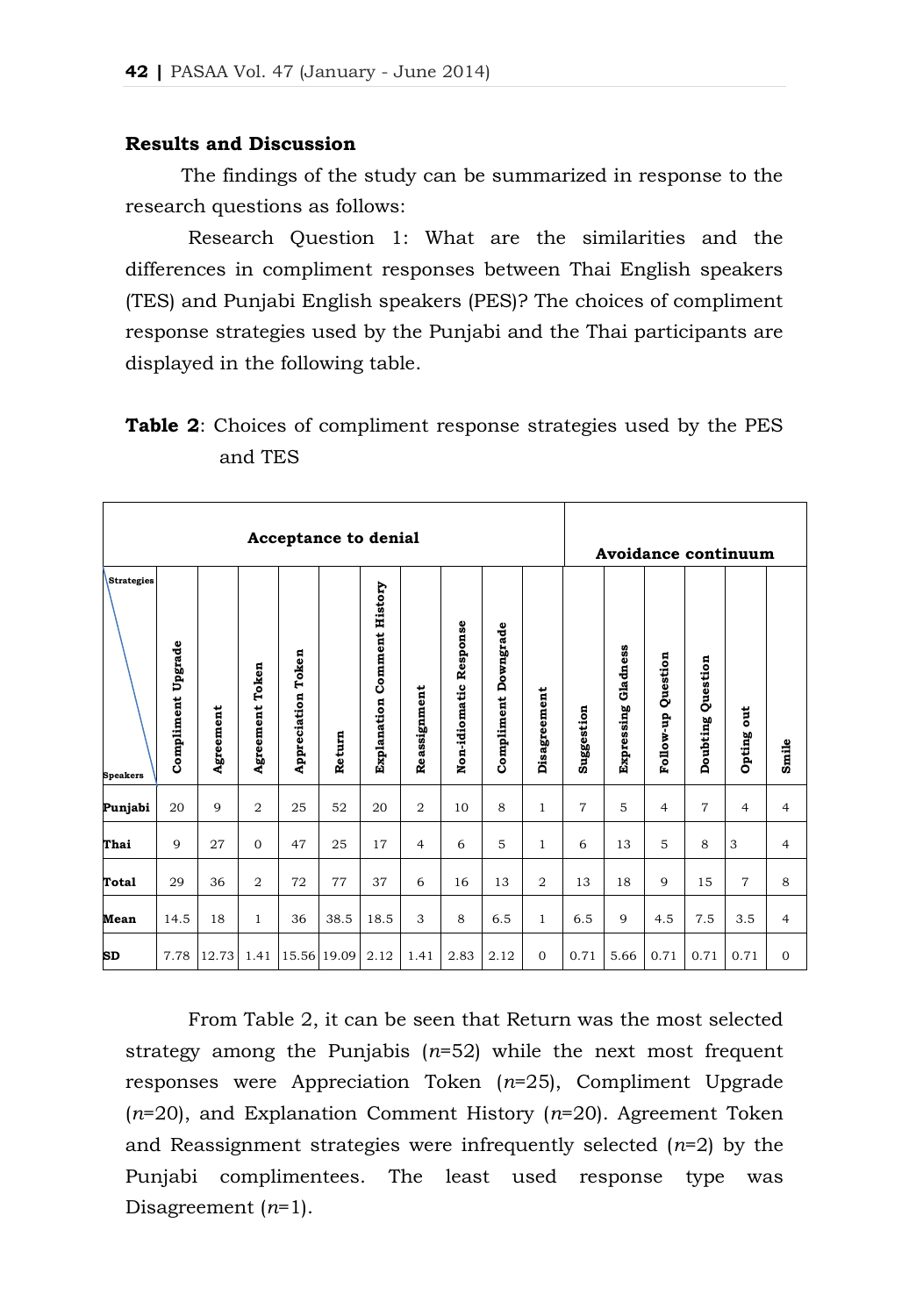On the other hand, among the Thai complimentees, Appreciation Token (*n*=47) was the most frequent strategy produced. The second most used response strategy was Agreement (*n*=27), closely followed by Return (*n*=25). The least frequent responses were of Disagreement (*n*=1). No Thai complimentee used Agreement Token in their responses.

To summarise, of the two groups of participants, the Punjabi complimentees were likely to choose Return while the Thai speakers favored Appreciation Token. It is clearly seen that the great difference of the choices of compliment response types chosen by the two groups were Return, Appreciation Token, Agreement and Compliment Upgrade. Disagreement was the least selected strategy (*n*=1) among both Thai and Punjabi speakers. This study has shown that predominantly there were both similarities and differences in the compliment responses of the two groups. The similarities lay in that both groups preferred to accept a compliment rather than avoid it. The differences between the two groups were in the strategies used to accept compliments.

The findings are in line with previous research studies on compliment responses (e.g., Al-Falasi, 2007; Al-Khateeb, 2009; Bardovi-Harlig, 1999; Cedar, 2006; Chiang & Pochtrager, 1993; Gajaseni, 1994; Intachakra, 2004; Kachru, 1998; Sridhar, 1996), which have shown that people from different cultural backgrounds use different strategies in responding to compliments. However, the results of this study indicate some similarities between the two groups of participants. That is, the Punjabis and the Thais were unlikely to respond to compliments using Disagreement. They also equally chose Smile as their response.

According to the results from the DCT, we can see the transfer of norms from both groups of participants. The PES' frequent use of Return, Appreciation Token, and Comment on History can be seen as direct transfer from the Punjabi culture. Punjabis do not exhibit pleasure when being complimented. Also, not accepting praise, especially from one's mother, can be seen as examples of direct transfer. Regarding the Thais, we can see two kinds of transfer. The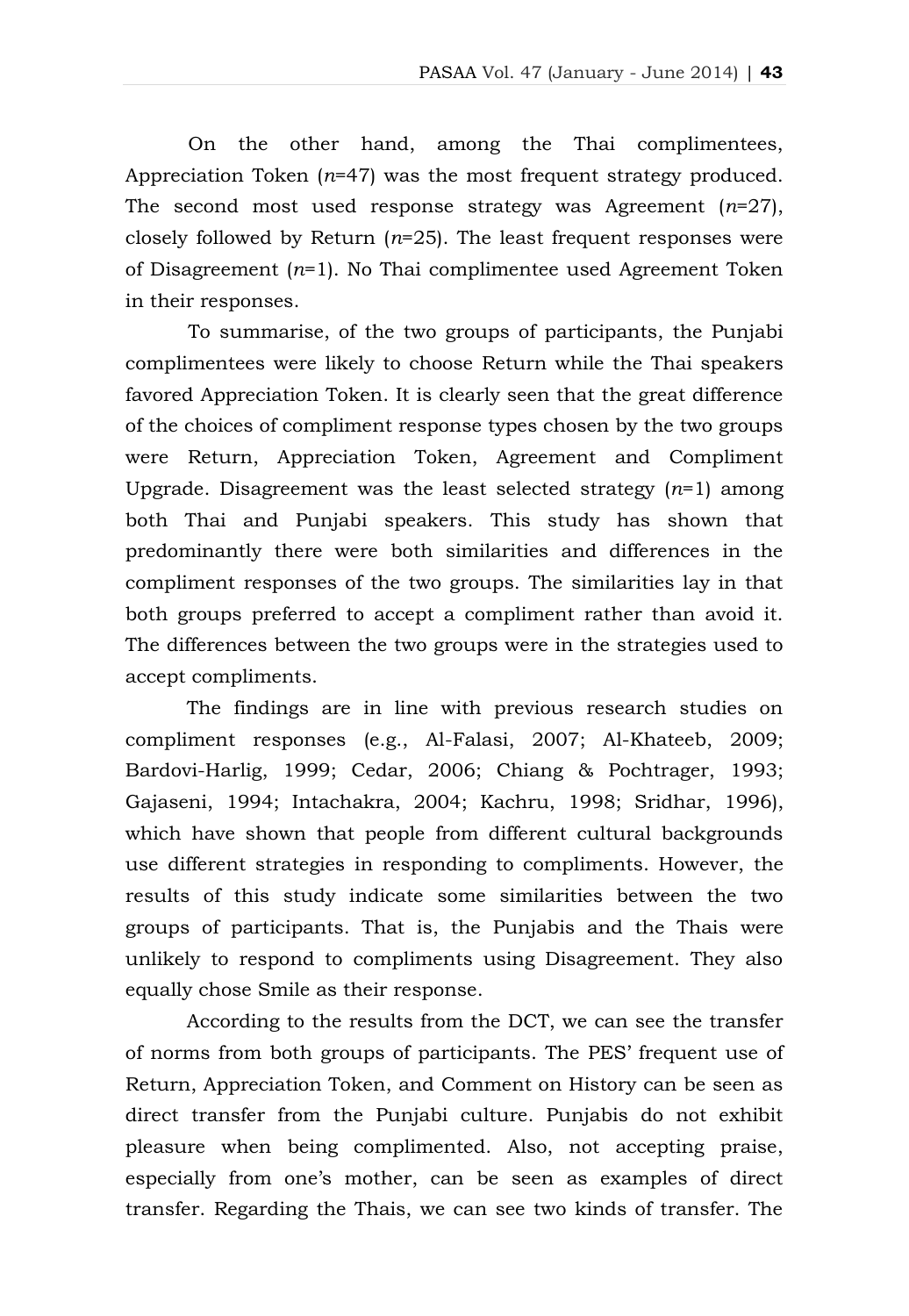first is cultural transfer from the native language. They do not prefer to negate the compliment or the addressor because it may be seen as being impolite. The acceptance of this phenomenon is in line with Cedar (2006), who suggests that Thais are different from Americans because their strategies reflect the norms of their native language. In this study, the TES's use of Appreciation Token (Thank you) can also be considered as a transfer, namely, transfer of training. Most books that provide adjacency pairs in teaching compliment responses give 'thank you' as the response to all compliment types; therefore, it can be assumed that Thai students transfer from L1 as well as from their teachers. Srisachanakul' s (1996) study of Thai CRs shows that Thais rarely use Appreciation Token when answering to compliments. L1 norms that can be observed in responding to compliments of TES are: 1) accepting compliments more than avoiding them; 2) using Agreement and Return of compliments; and 3) avoiding disagreeing with the addressor. All of these coincide with the findings of Cedar (2006) and Gajaseni (1994).

The following findings address research question 2: What are the similarities and the differences in the compliment responses in different situations when four contextual variables - the addressor's status, gender, age and native language - vary?

#### **Age and status**

The findings from the items in the DCT which revealed the dimension of age and status are shown below.

# *The addressor's age and status is lower*

The responses on the DCT items aiming to elicit the compliment response strategies when the addressor's age and status is lower are displayed in Table 3.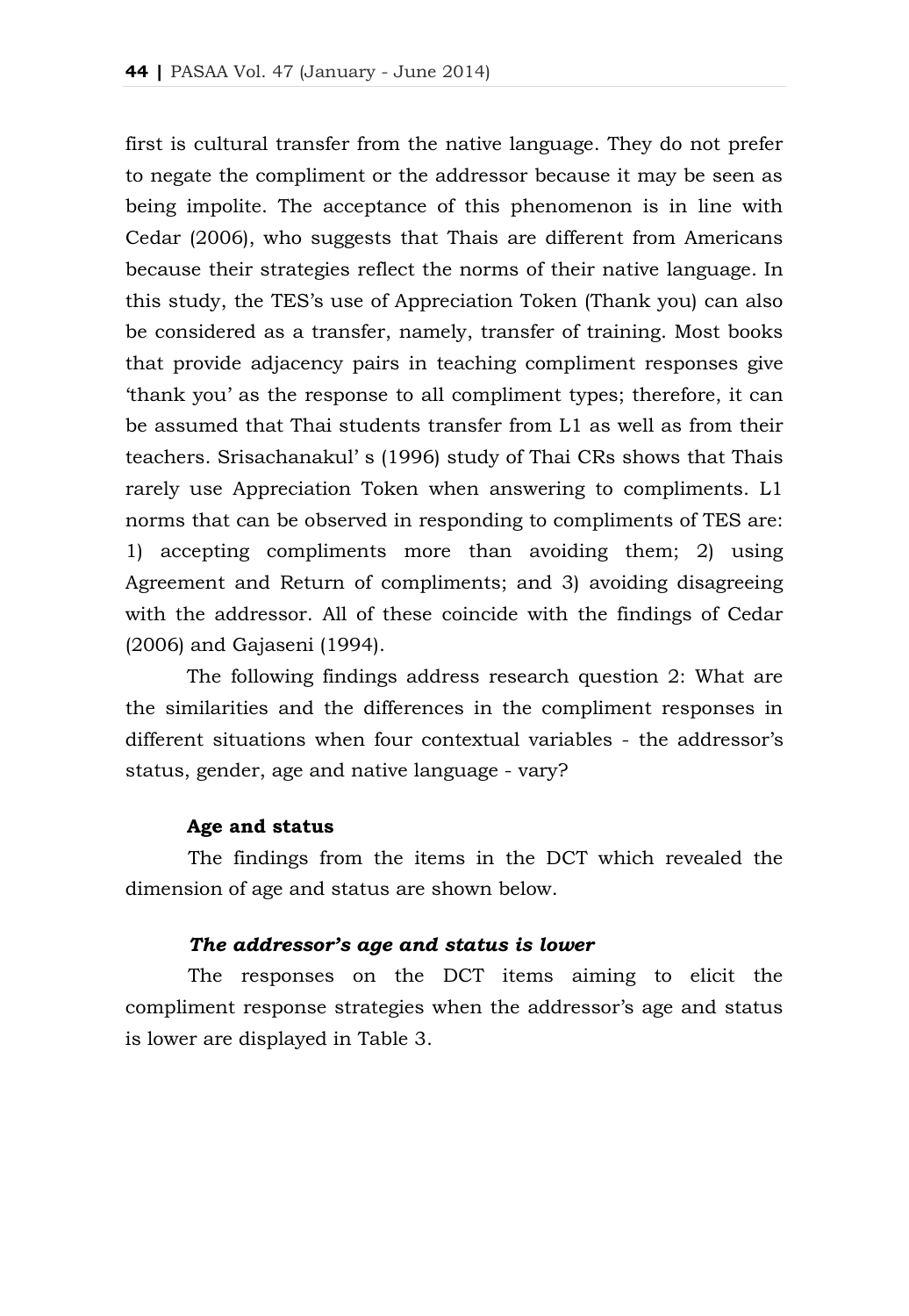| <b>Strategies</b><br><b>Speakers</b> | Compliment<br>Upgrade | Agreement      | Token<br>Agreement | Token<br>Appreciation | Return       | History<br>Explanation<br>Comment | Suggestion     | Question<br>Follow-up |
|--------------------------------------|-----------------------|----------------|--------------------|-----------------------|--------------|-----------------------------------|----------------|-----------------------|
| Punjabi                              | 11                    | $\mathbf{1}$   | $\overline{0}$     | $\mathbf 0$           | $\mathbf 1$  | 3                                 | $\overline{2}$ | 2                     |
| Thai                                 | 5                     | 3              | $\mathbf{1}$       | 2                     | 1            | 3                                 | 3              | 3                     |
| <b>Total</b>                         | 16                    | $\overline{4}$ | 1                  | 2                     | 2            | 6                                 | 5              | 5                     |
| Mean                                 | 8                     | $\overline{2}$ | 0.5                | $\mathbf 1$           | 1            | 3                                 | 2.5            | 2.5                   |
| <b>SD</b>                            | 4.24                  | 1.41           | 0.70               | 1.41                  | $\mathbf{0}$ | 0                                 | 0.70           | 0.70                  |

**Table 3:** Comparison of compliment response strategies used by the PES and TES when the addressor's age and status is lower

Table 3 reports that PES and TES used different strategies to repond to compliments when the addressor's age and status are lower. Both groups of participants used Compliment Upgrade most often, i.e., 11 times by PES and five by TES, respectively. From the table, the selection of Compliment Upgrade as a response among PES was significantly higher (*n*=11) than other strategies, while TES used more varieties. In the Punjabi culture, someone who is younger is considered to be of a lower status and can be teased as well as oppressed, and we can see this by the way that Compliment Upgrade was used by PES. On the other hand, TES used Appreciation Token and Agreement Token, which were not used by PES at all in this situation. In the Thai culture, this is perhaps a way to tease and further the conversation with a more distant younger person. This may be due to two reasons: 1) in the case of appreciation, it could be accounted for by the textbook answer; and 2) agreement could be due to the desire to please others.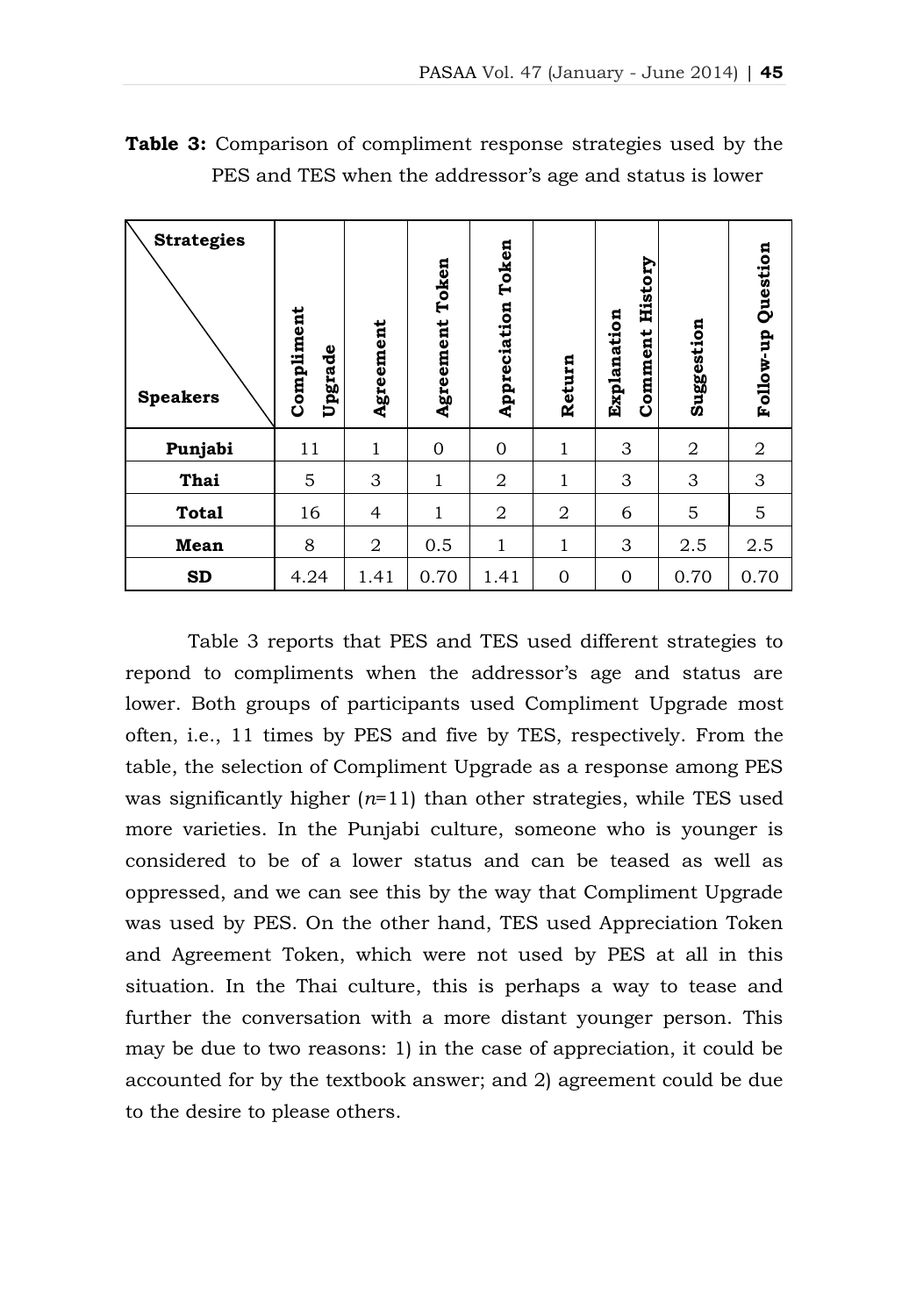## *The addressor's age is higher but the status is lower*

The figures in Table 4 compare the compliment response strategies used by the Punjabi and Thai complimentees when the addressors are of higher age but lower status.

**Table 4:** Comparison of compliment response strategies used by the PES and TES when the addressor's age is higher and status is lower

| <b>Strategies</b><br><b>Speakers</b> | Upgrade<br>Compliment | Agreement        | Token<br>Appreciation | Return         | Comment<br>Explanation<br><b>History</b> | <b>Compliment Downgrade</b> | Suggestion     | Gladness<br>Expressing | Question<br>Follow-up | Question<br>(Doubting) |
|--------------------------------------|-----------------------|------------------|-----------------------|----------------|------------------------------------------|-----------------------------|----------------|------------------------|-----------------------|------------------------|
| Punjabi                              | $\overline{2}$        | $\boldsymbol{0}$ | 1                     | 3              | 8                                        | 1                           | $\overline{4}$ | $\mathbf{0}$           | $\overline{0}$        | 1                      |
| Thai                                 | $\mathbf{0}$          | 5                | 7                     | 1              | $\overline{2}$                           | $\mathbf{0}$                | 1              | 1                      | 2                     | $\mathbf{1}$           |
| <b>Total</b>                         | $\overline{a}$        | 5                | 8                     | $\overline{4}$ | 10                                       | 1                           | 5              | $\mathbf{1}$           | $\overline{2}$        | $\overline{2}$         |
| Mean                                 | $\mathbf{1}$          | 2.5              | $\overline{4}$        | $\overline{2}$ | 5                                        | 0.5                         | 2.5            | 0.5                    | 1                     | 1                      |
| SD                                   | 1.41                  | 3.53             | 4.24                  | 1.41           | 4.24                                     | 0.70                        | 2.12           | 0.70                   | 1.42                  | $\mathbf 0$            |

For the Punjabis, the compliment response strategies most significantly used was Explain Comment History (*n*=8), followed by Suggestion (*n*=4) and Return (*n*=3). Agreement, Expressing Gladness, and Follow-up Question strategies were not selected by the Punjabi speakers.

For the Thai complimentees, the most frequently used strategy was Appreciation Token (*n*=7), followed by Agreement (*n*=5). Return, Suggestion, Expressing Gladness, and (Doubting) Question strategies were the least used strategies  $(n=1)$  by the Thai speakers. Compliment Upgrade and Compliment Downgrade were not used by the Thai respondents.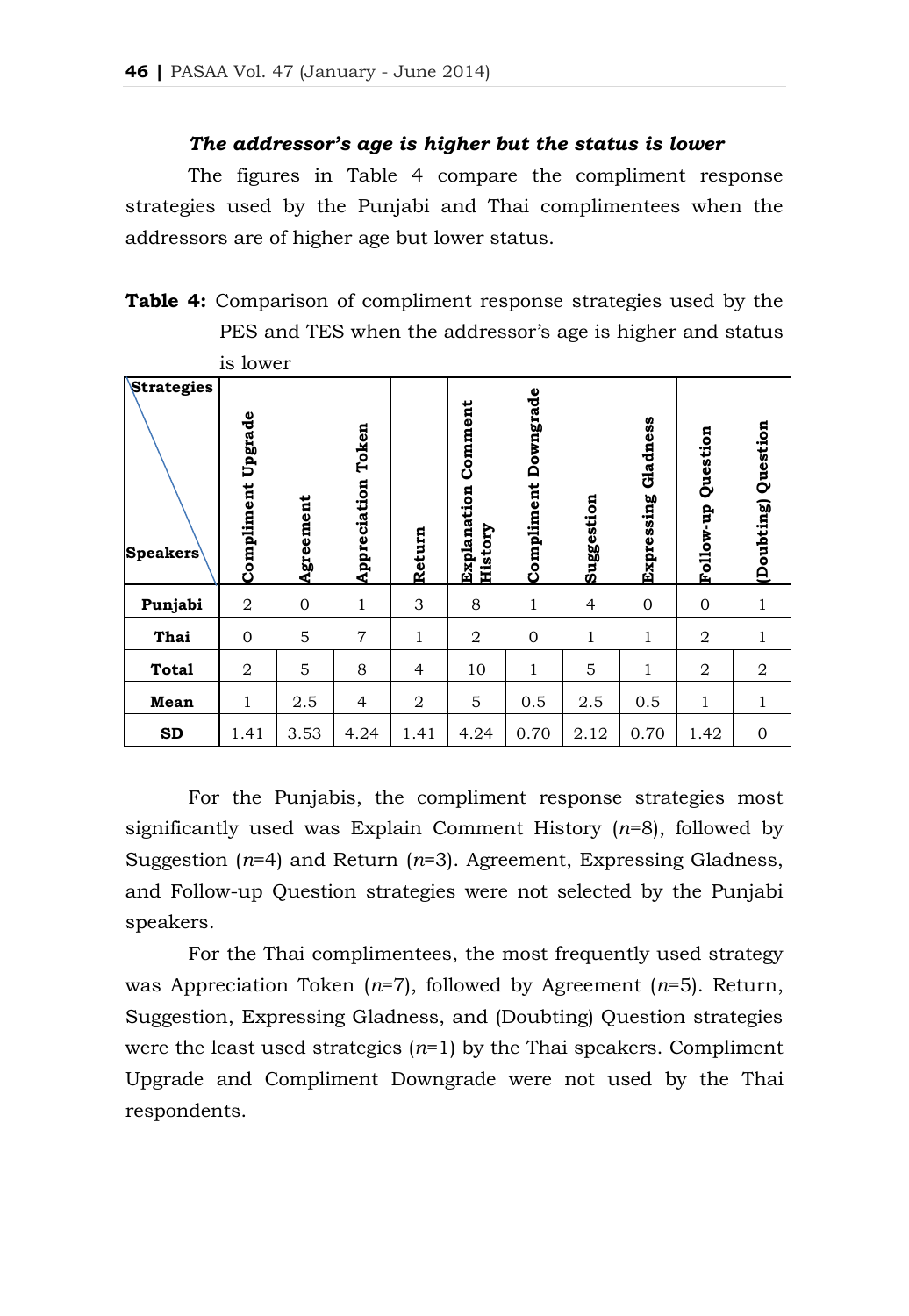## *The addressor's age and status are higher*

**Table 5**: Comparison of compliment response strategies used by the PES and TES when the addressor's age and status are higher than the addressee

| Strategies<br><b>Speakers</b> | Upgrade<br>Compliment | Agreement | Token<br>Appreciation | Return | History<br>Explanation<br>Comment | Reassignment   | Non-idiomatic<br>Response | Compliment<br>Downgrade | Suggestion     | Gladness<br>Expressing | Question<br>Follow-up | ă<br>Opting  | Smile        |
|-------------------------------|-----------------------|-----------|-----------------------|--------|-----------------------------------|----------------|---------------------------|-------------------------|----------------|------------------------|-----------------------|--------------|--------------|
| Punjabi                       | 3                     | 5         | 12                    | 21     | 8                                 | $\overline{2}$ | 2                         | 1                       | 2              | 1                      | 1                     | 1            | 1            |
| Thai                          | $\overline{4}$        | 11        | 18                    | 4      | $\overline{7}$                    | $\Omega$       | 2                         | 3                       | 2              | 8                      | 1                     | $\mathbf{0}$ | $\Omega$     |
| <b>Total</b>                  | $\overline{7}$        | 16        | 30                    | 25     | 15                                | $\overline{2}$ | $\overline{4}$            | $\overline{4}$          | $\overline{4}$ | 9                      | 2                     | 1            | $\mathbf{1}$ |
| Mean                          | 3.5                   | 8         | 15                    | 12.5   | 7.5                               | 1              | 2                         | $\overline{2}$          | $\overline{2}$ | 4.5                    | $\mathbf{1}$          | 0.5          | 0.5          |
| <b>SD</b>                     | 0.70                  | 4.24      | 4.24                  | 12.02  | 0.70 1.41                         |                | $\mathbf{0}$              | 1.41                    | $\Omega$       | 4.95                   | $\mathbf{0}$          | 0.70         | 0.70         |

Table 5 displays the compliment response strategies used with addressors who are of higher age and status. Among the Punjabi respondents, Return was used most  $(n = 21)$ , while Appreciation Token, Explanation Comment History, and Agreement were the next three most frequently used strategies  $(n = 12, 8, 5)$ , respectively. The least used strategies were Compliment Downgrade, Expressing Gladness, Follow-up question, Opting out, and Smile (*n*=1).

On the other hand, of all the Thai complimentees, Appreciation Token, Agreement, Expressing Gladness, and Explanation Comment History were the top four strategies produced (*n*=18, 11, 8, 7), respectively. The least used strategy was Follow-up Question (*n*=1), followed by Suggestion (*n*=2) and Non-idiomatic Response (*n*=2). No Thai respondent employed Reassigment, Opting out, or Smile.

In conclusion, when the addressor's age and status are higher, there are significant differences between the two groups. As can be seen in Table 5 while PES preferred to use Return, followed by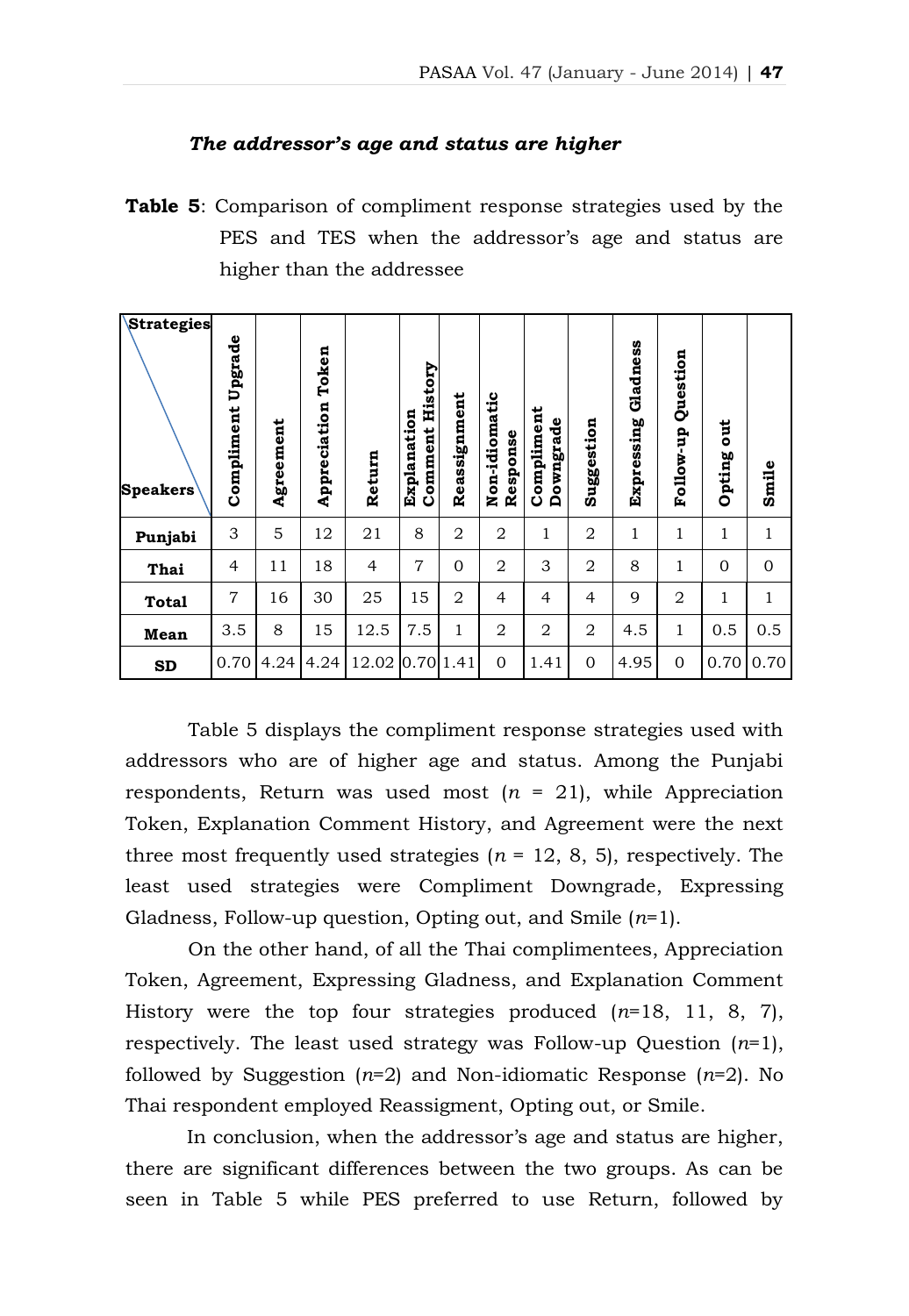Appreciation Token, TES used Appreciation Token, Agreement, and Expressing Gladness. PES and TES in this instance have three major differences. First, in responding to compliments from one's mother, TES mainly responded by using Agreement and Appreciation Tokens, while PES used Return and Explanation as common strategies. It is crucial to note that for Punjabis it is not easy to thank one's mother, as it is not a norm in the culture to be praised by one's mother. Therefore, we can see that in this case there is a direct transfer from the Punjabi culture. Second, in the case of compliments from teachers PES (55%) responded using Return, and the rest used Agreement (20%) and Appreciation (25%). While the TES mainly used Appreciation Token (45%) and Agreement (25%). Twenty percent of the TES used Avoidance Continuum in the form of Expressing Gladness and Follow-up Questions. We can see cultural transfer prominently in this situation, due to the teacher's role in society that causes the PES to feel that they are obliged to praise the teachers as well, while others show their respect by agreeing with the teachers or use the Appreciation Token to show their utmost respect. Third, in the instance of compliments from an aunt, PES responded by using Explanation Comment, History (45%), Appreciation Tokens (20%), and Return (15%), respectively. TES, too, used Explanation, Comment, and History (35%) most frequently in this instance, but also used Agreement (20%) and Avoidance Strategies in the form of Expressing Gladness (20%).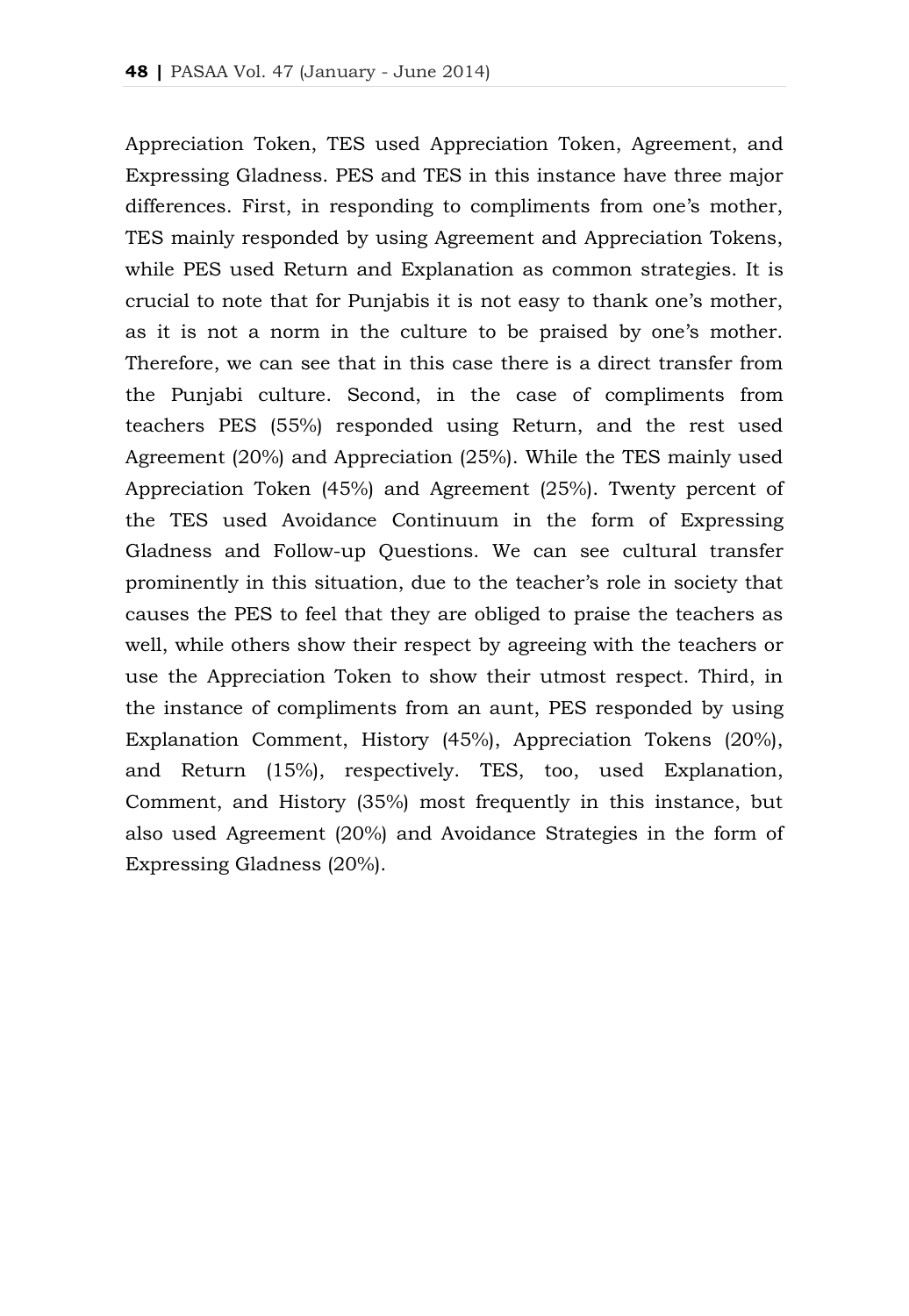#### *The addressor's age and status are the same*

**Table 6:** Comparison of compliment response strategies used by the PES and TES when the addressor's age and status are the same as the addressee

| <b>Strategies</b><br><b>Speakers</b> | Upgrade<br>Compliment | Agreement      | Token<br>Appreciation | Return | History<br>Explanation<br>Comment | Reassignment | Non-idiomatic<br>Response | Compliment<br>Downgrade | Disagreement   | Gladness<br>Expressing | Question<br>(Doubting) |
|--------------------------------------|-----------------------|----------------|-----------------------|--------|-----------------------------------|--------------|---------------------------|-------------------------|----------------|------------------------|------------------------|
| Punjabi                              | 2                     | $\overline{4}$ | $\overline{4}$        | 14     | 2                                 | 1            | $\overline{4}$            | 3                       | $\overline{0}$ | $\overline{2}$         | $\overline{4}$         |
| Thai                                 | 1                     | 5              | 6                     | 12     | $\overline{4}$                    | $\mathbf{0}$ | 4                         | 2                       | 1              | 2                      | 3                      |
| <b>Total</b>                         | 3                     | 9              | 10                    | 26     | 6                                 | 1            | 8                         | 5                       | 1              | 4                      | $\overline{7}$         |
| Mean                                 | 1.5                   | 4.5            | 5                     | 13     | 3                                 | 0.5          | 4                         | 2.5                     | 0.5            | 2                      | 3.5                    |
| <b>SD</b>                            | 0.70                  | 0.70           | 1.41                  | 1.41   | 1.41                              | 0.70         | $\mathbf{0}$              | 0.70                    | 0.70           | 0                      | 0.70                   |

In Table 6 the results clearly indicate the similarity of the two groups' CR strategies used when the addressors and addressees were of the same age. Both PES and TES preferred Return in their responses (*n*=14, 12), respectively. The number of responses for Return of both groups was significantly higher than that of other strategies. The least selected strategy for PES was Reassignment (*n*=1), and none of them responded using Disagreement. Regarding TES, the least preferred strategies were Compliment Upgrade and Disagreement  $(n=1)$ . Reassignment was not chosen at all by TES complimentees.

The above findings show that there were only very slight differences in responses used by the two groups. This may be due to the influence of modern technology and exposure to the social media. People who are of the same age, regardless of their cultural backgrounds, do have similarities in that they share solidarity and have common influences affecting their attitudes and world views.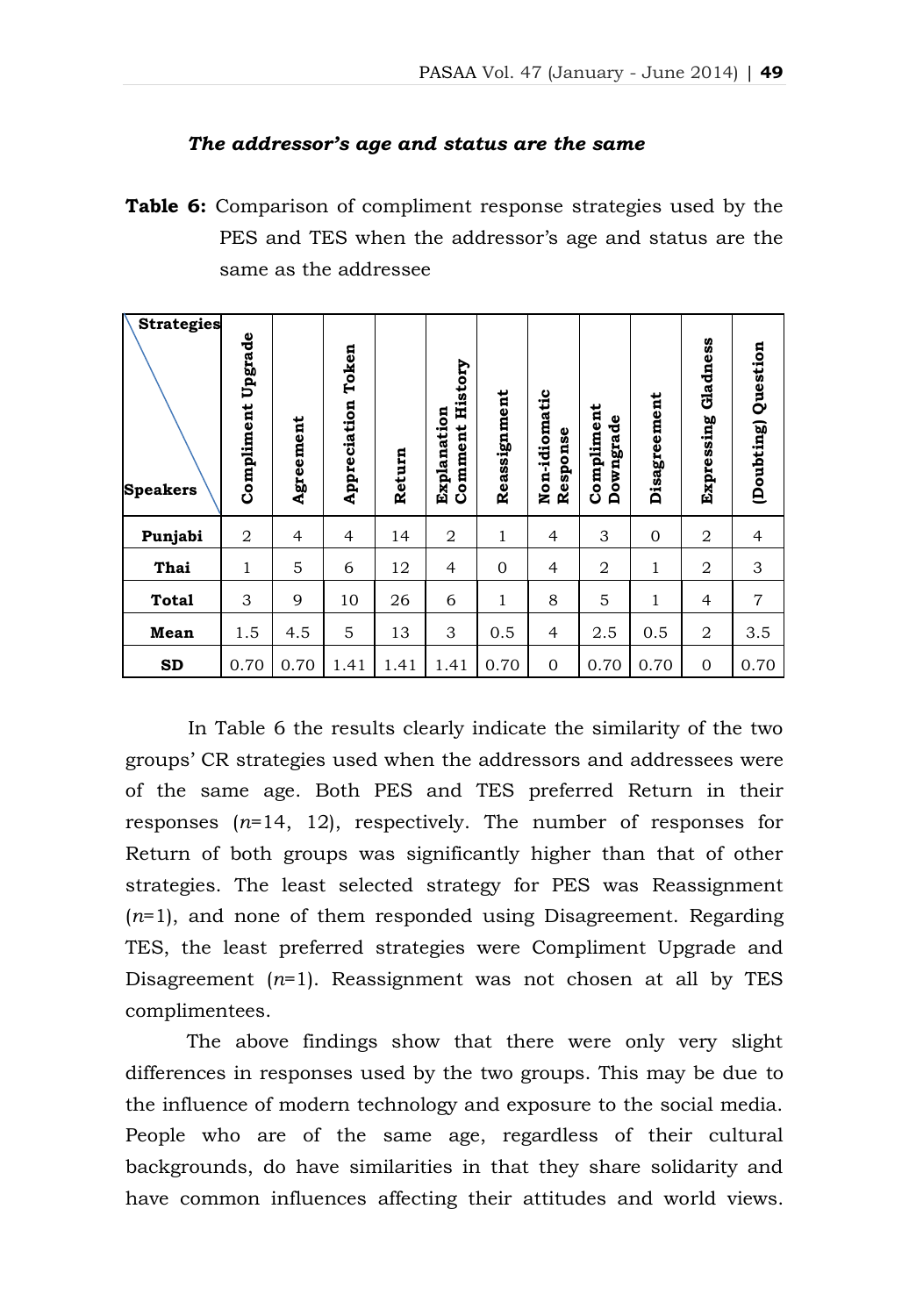This is particularly true of contemporary youth through greater consumption of targeted communication.

## **Gender**

In addition to differences between cultures, it is important to take differences between genders in the two cultures into account. Specifically, because men and women rely on different sub-cultural norms (hierarchical vs. equal relationship) when interpreting, it is worthwhile to study the interactions between men and women, men and men, or women and women of different cultures exchanging verbal compliments and responses. The results of the study showing differences in gender are displayed in the following table.

| <b>Strategies</b><br><b>Speakers</b> | Upgrade<br>Compliment                                               | Agreement | Agreement Token | Token<br>Appreciation | Return | Comment<br>Explanation<br>History | Reassignment   | Non-idiomatic Response | <b>Compliment Downgrade</b> | Disagreement   | Suggestion | Gladness<br>Expressing | Question<br>Follow-up | Question<br>Doubting | <b>jii</b><br>Opting | Smile          |
|--------------------------------------|---------------------------------------------------------------------|-----------|-----------------|-----------------------|--------|-----------------------------------|----------------|------------------------|-----------------------------|----------------|------------|------------------------|-----------------------|----------------------|----------------------|----------------|
| <b>Male</b>                          | 23                                                                  | 16        | $\overline{0}$  | 32                    | 32     | 20                                | $\overline{4}$ | 13                     | 8                           | $\overline{2}$ | 8          | 5                      | 5                     | 8                    | 1                    | 3              |
| Female                               | 6                                                                   | 20        | $\overline{2}$  | 40                    | 45     | 17                                | $\overline{2}$ | 3                      | 5                           | $\mathbf{0}$   | 5          | 13                     | $\overline{4}$        | $\overline{7}$       | 6                    | 5              |
| <b>Total</b>                         | 29                                                                  | 36        | $\overline{2}$  | 72                    | 77     | 37                                | 6              | 16                     | 13                          | $\overline{2}$ | 13         | 18                     | 9                     | 15                   | $\overline{7}$       | 8              |
| Mean                                 | 14.5                                                                | 18        | $\mathbf{1}$    | 36                    |        | 38.5 18.5                         | 3              | 8                      | 6.5                         | $\mathbf{1}$   | 6.5        | 9                      | 4.5                   | 7.5                  | 3.5                  | $\overline{4}$ |
| <b>SD</b>                            | $12.02 2.83 1.41 5.66 9.19 2.12 1.41 7.07 2.12 1.41 2.12 5.66 0.71$ |           |                 |                       |        |                                   |                |                        |                             |                |            |                        |                       | $0.71$ 3.54          |                      | 1.41           |

**Table 7**: Table showing differences in gender

Table 7 presents the compliment response strategies of all male (*n*=20) and female (*n*=20) participants. Among the male respondents, Appreciation Token and Return was used most often (*n* = 32) for each strategy. Compliment Upgrade, Explanation, and Agreement were the next three most frequently used strategies (*n* = 23, 20, 16), respectively. The least frequent responses were Opting Out,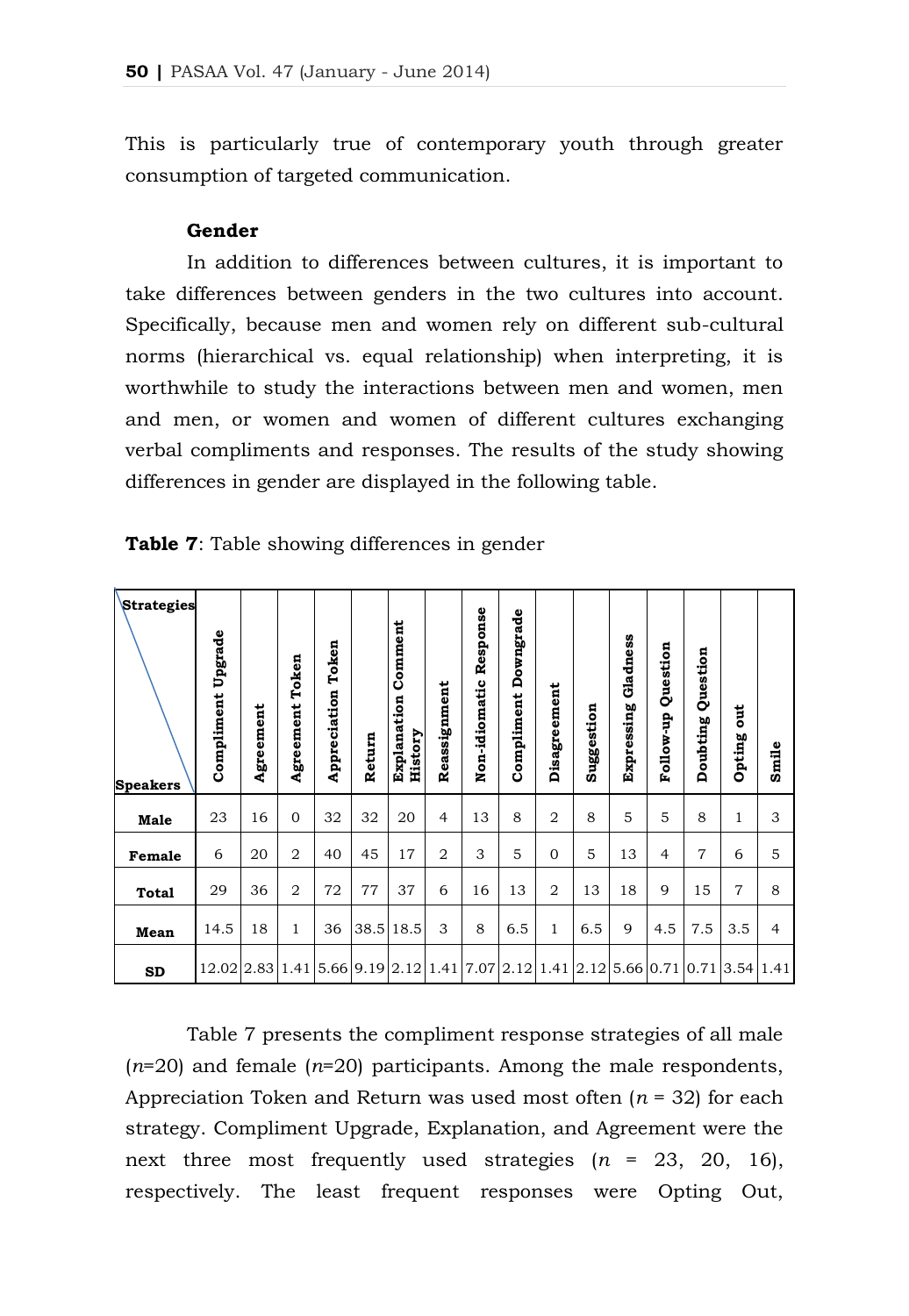Disagreement, and Smile (*n*=1, 2, 3), respectively. No male participant selected Agreement Token as their responses.

Regarding the female participants, Return, Appreciation Token and Agreement were the most frequently used strategies ( $n = 45, 40,$ 20), respectively. Therefore, this finding indicates that both males and females preferred Return and Appreciation Token strategies. The least used strategies were Agreement Token, Reassignment and Nonidiomatic response  $(n = 2, 2, 3)$ , respectively. No female participants selected Disagreement. These findings point to the significant differences between the two genders. The most outstanding difference in the number of responses between males and females was Compliment Upgrade. While 23 responses of Compliment Upgrade were found in the male group, only six responses of the same strategy were chosen by female respondents.

To conclude, the findings from the DCT reveal that the variables incorporated in DCT items had an effect on the compliment responses of the two groups of participants. The addressor's status appears to affect the choice of the strategies used in responding to the compliments of both groups of participants. Moreover, the age of the addressor also plays a significant role in deciding the response strategies of the participants. Finally, there are also gender differences in the ways the strategies are chosen. This is in line with the findings of Gajaseni (1994), who observed that gender and status have a significant effect on the strategies of the responses of Thais. Cedar (2006) also reiterates this point by stating that in her study, men and women rely on different sub-cultural norms (hierarchy and status) when responding to compliments.

Due to the differences in the choice of CR strategies, misunderstanding of the use of CRs between two gender groups may trigger communication breakdowns, and this can happen when generating polarized CRs like "Thank you" vs. "It's really bad". A successful conversation between males and females will not be achievable if, for example, females expect that modesty should be expressed by using Evade and Reject strategies, while males interpret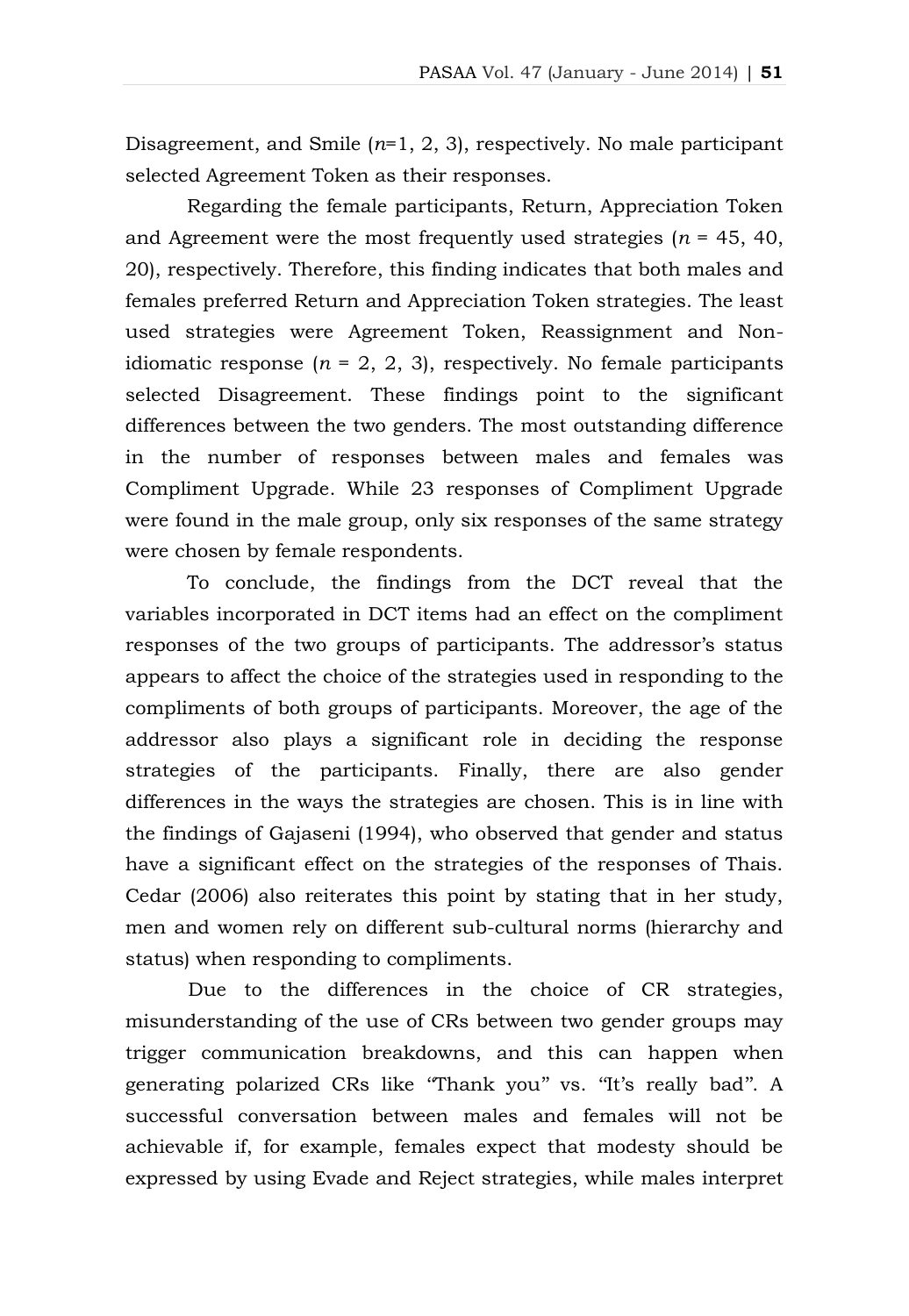such strategies as hypocritical and insulting. The findings in this study confirm that males and females have different expectations and follow different linguistic and cultural protocols. It is reasonable to assume that linguistic misunderstandings will occur when communication events involve people with different perceptions of and responses to the use of CRs.

Taken together, the findings of this section have shown that when variables such as native language, addressor's status, gender, and age were determined, the two groups of participants again displayed certain similarities and differences. How one responds to a compliment can be determined by the social relationship between the interlocutors, and this has been demonstrated to be an important factor in selecting CR strategies. The results of this study mirror work by previous researchers (Chiang & Pochtrager, 1993; Gajaseni, 1994; Intachakra, 2004; Kachru, 1998; Lorenso-Dus, 2001; Sridhar, 1996) in demonstrating that the relationships matter. The participants in this study were presented with compliments from interlocutors whose age, gender and social status (both in terms of levels of power and familiarity) differed.

#### **Pedagogical Implications**

Because of differences in the response strategies and the ways Punjabi and Thai speakers evaluated appropriate responses to compliments, it appears that pragmatic knowledge tends to facilitate cross-cultural communication. This should also help with intercultural interactions that are likely to occur among people from many backgrounds in Thailand with the ever-increasing regional strength of ASEAN and the official commencement of the Asean Economic Community (AEC) in 2015. Consequently, to prevent miscommunication and misunderstanding, enhancing learners' pragmatic competence is needed in language classrooms. Scholars (e.g. Bachman, 1990; Bachman & Palmer, 1996; Canale, 1983; Canale & Swain, 1980, to name a few) agree that linguistic knowledge and the awareness of appropriate language use in a given context are related. Language users need to bear in mind the situational and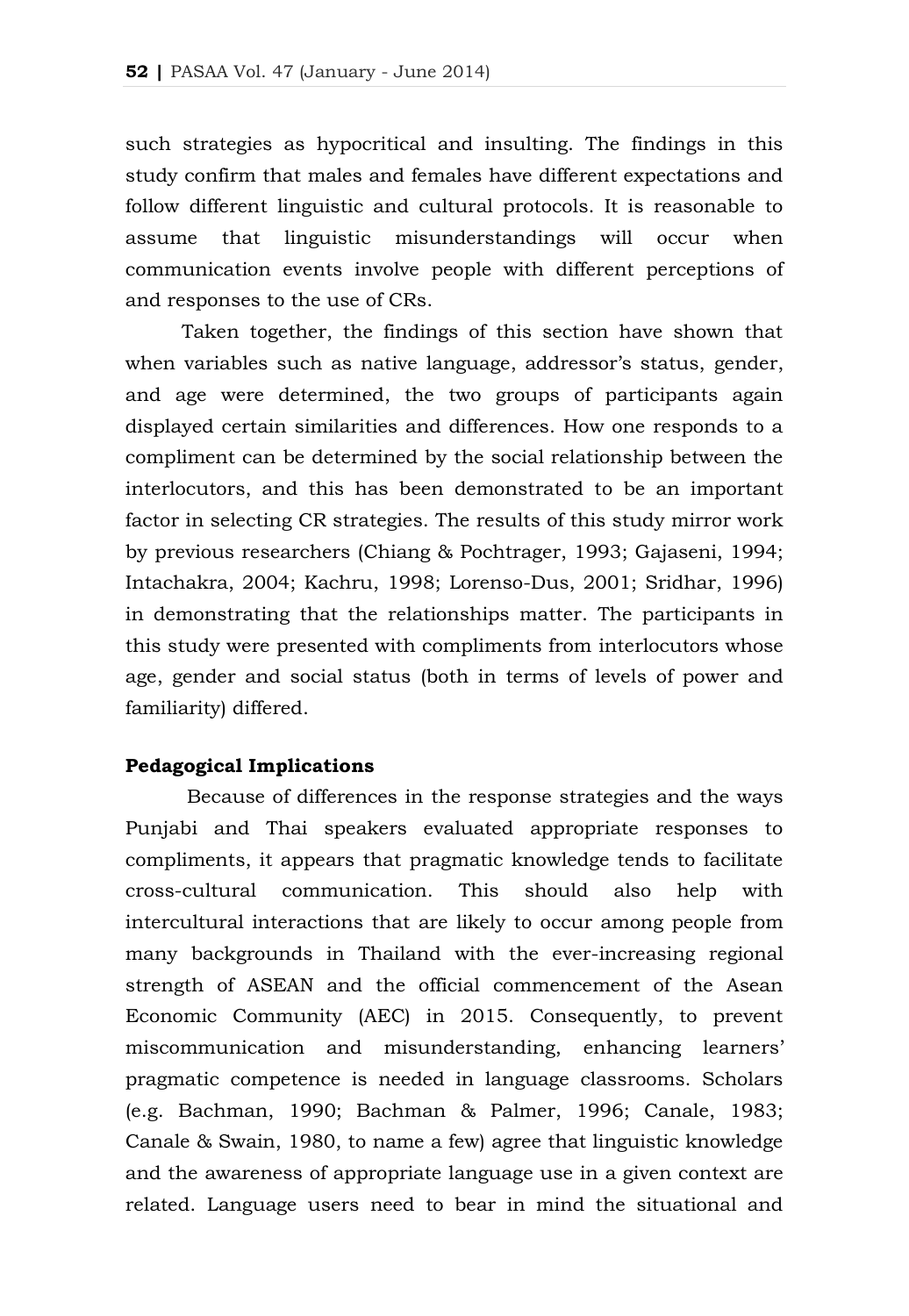contextual variables when communicating, because the essence of pragmatic competence includes the knowledge of linguistic forms and the knowledge of how to use such linguistic forms in appropriate contexts.

Explicit teaching of pragmatics involves making learners aware of specific linguistic forms and relevant contextual factors, and the understanding of the relationship between language and context. Knowing linguistic patterns and appropriate language use, thus, allows learners to become more competent communicators. The lack of pragmatic competence can lead to negative interpretation of the interlocutors' personal traits and stereotypes of other culture (Wolfson, 1989). This is because speech acts like CR reflect values underlying learners' native cultures. Instruction regarding cultural traits and norms can strengthen learners' cultural literacy as well as linguistic control of speech acts, and it can also assist learners to interpret others' compliment responses. A lesson can be structured, for example, around practising the negotiation of values and turntaking in order to prepare the learners for intercultural communication in the globalizing world.

Moreover, pragmatic competence should be considered one of the core focuses of language learning because errors on appropriacy may characterize learners as lacking proficiency or competence. According to Takahashi (2001), pragmatic learnability is highly attainable through explicit intervention, suggesting that there is a positive pedagogical role for meta-pragmatic explanation. This can be marked for the learning of socio-pragmatic features. Correspondingly, Trosborg and Shaw (2008) argue that for more successful learning, a combination of both deductive and inductive methods is important.

The results of the present study confirm that pragmatic transfer does exist in compliment responses by Punjabis and Thai learners of English. Though sometimes the pragmatic transfer is negative, it is not necessary that only negative instances can cause problems in communication. What, then, can teachers of English do to foster pragmatic abilities to try and inhibit transfer? The necessary conditions for pragmatic learning to take place involve conscious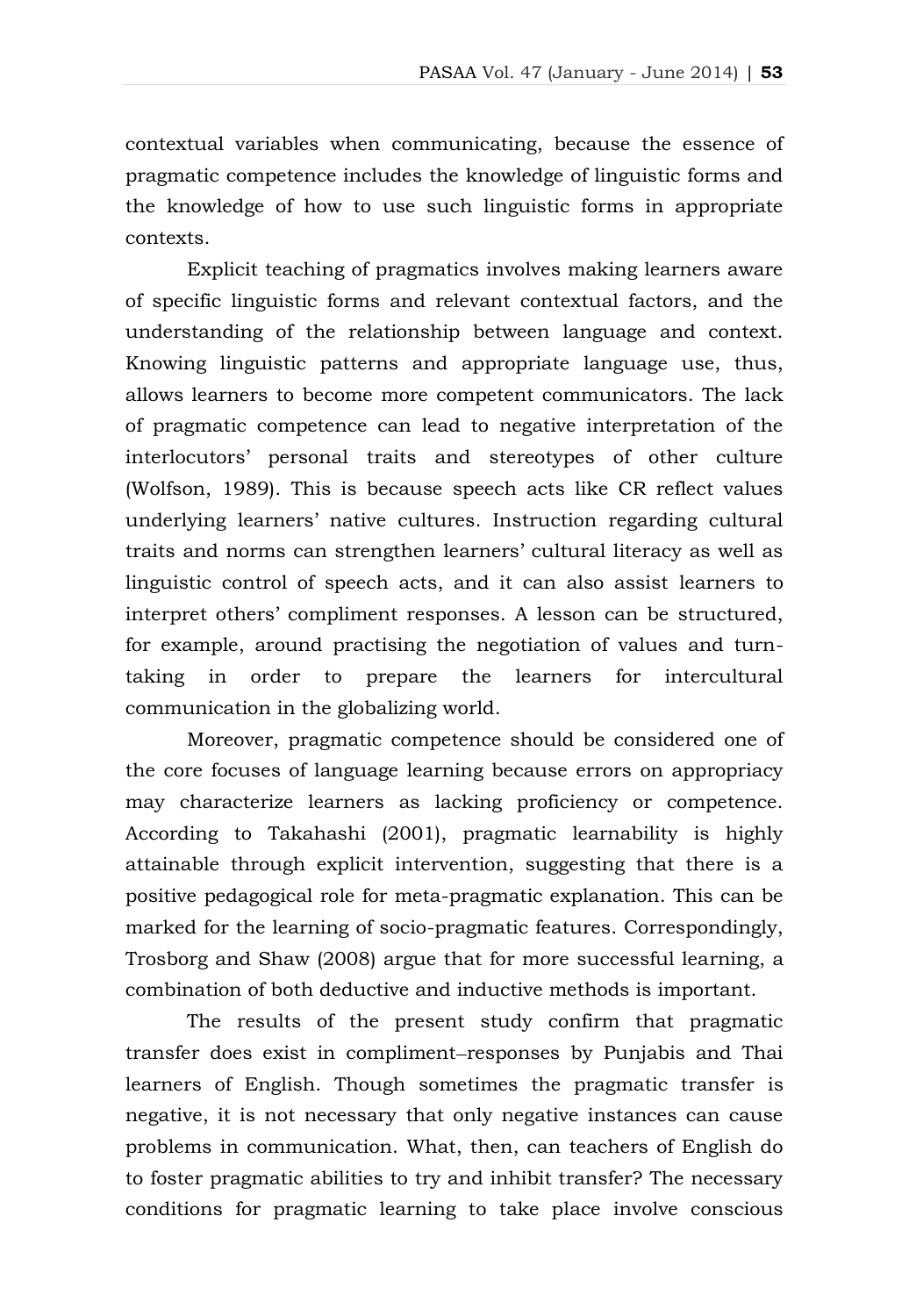attention to pragmalinguistic and sociopragmatic information. Although the findings of this study suggest that the PES and TES show negative transfer in their compliment responses, we cannot conclude that all learners of English would show the same tendency. Even these same participants might perform differently if the target of the compliment were different.

#### **Suggestions for Future Research**

First and foremost, because natural data were not used in this study, and the size of the population was also small and only students were used, further research should include a more diverse range of the same target population that would truly reflect the entire speech community, as well as including a wide range of situations. Since the focus of this study was on the explicit compliment types, it would be instructive to conduct a study on implicit compliment responses in natural surroundings. Follow-up interviews are also recommended to gain more insight into respondents' chosen compliment response strategies.

## **Conclusion**

This study investigates similarities and differences between the Thai and Punjabi learners of English in terms of their compliment response strategies. In order for successful intercultural communication to occur, explicit pragmatic teaching is recommended. An approach to promote intercultural awareness is suggested, since it is necessary to explore the degree of acceptance of intercultural variation in the respective pragmatic conventions among interlocutors performing speech acts. This should prove useful to learners, since the ASEAN Union will bring an influx of people from different backgrounds and pragmatic norms. There are many Punjabis residing in the ASEAN countries and there will probably be a great number of interactions between Thais and Punjabis. Because of this, cultural awareness will prove to be crucial in successful business dealings. The problem related to the acceptance of intercultural variations is due to the fact that even though people are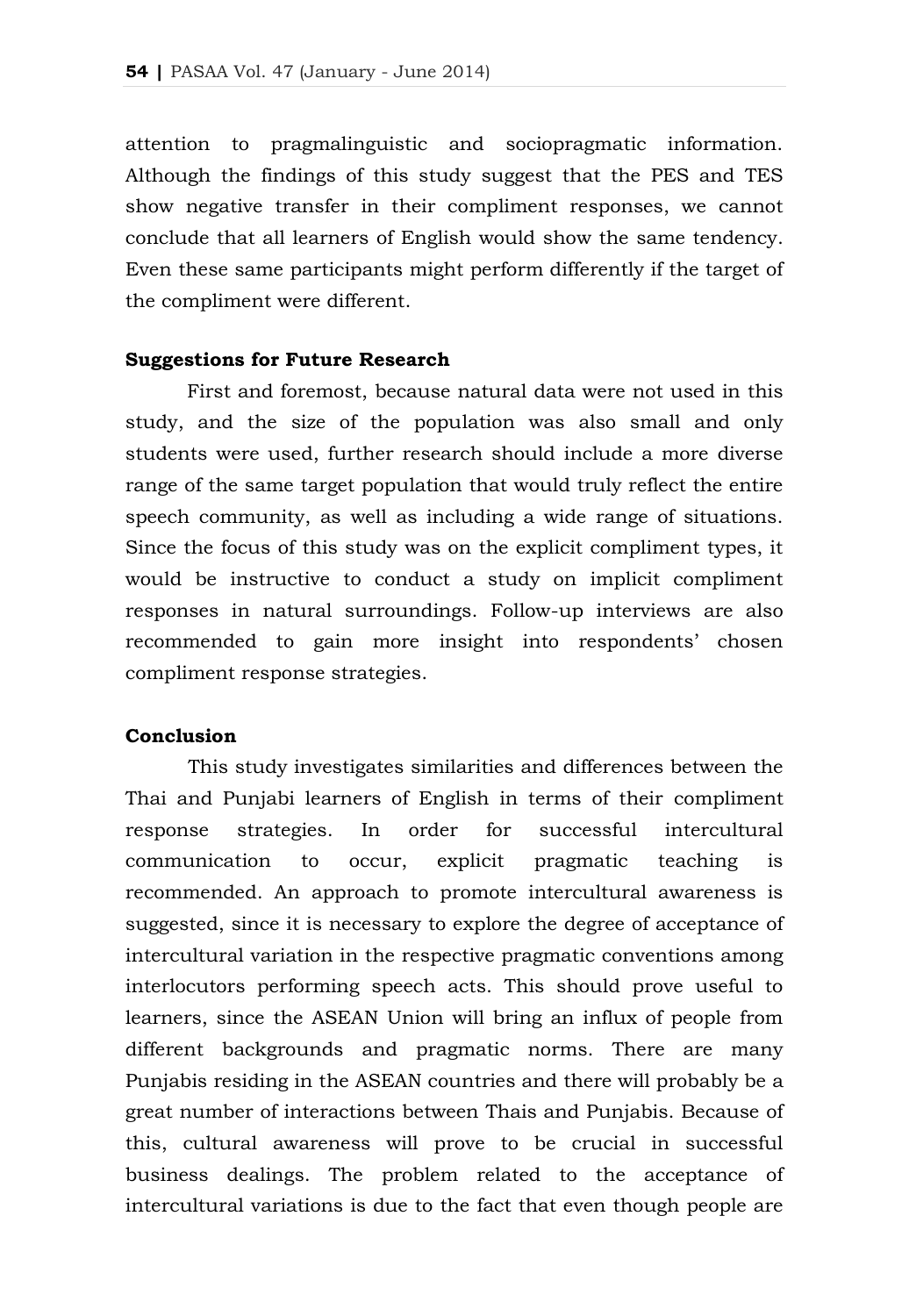aware of the rules and conventions, they may not follow them. Their own norms may override those of others. Stereotypes may be eliminated by promoting awareness and tolerance of others' languages and cultures.

# **The Author**

**Sukchai Sachathep** completed her high school education from Auckland House School (Shimla, India). She received her B.A. (1st Class Hons.) and M.A. in Linguistics from Payap University. She received her PhD. in English as an International Language (EIL) from Chulalongkorn University in May 2013.

## **References**

- Al-Falasi, H. (2007). Just say 'thank you': A study of compliment responses. *The Linguistic Journal, 2*(1). [Online]. Available from: www.Linguistics-journal.com [2008, April 17].
- Al-Khateeb, S. (2009). *The speech act of thanking as a compliment response as used by the Arab speakers of English—A comparative intercultural study*. Master's thesis, Faculty of Graduate Studies. An-Najah University.
- Bachman, L. (1990). *Fundamental considerations in language testing*. Oxford: Oxford University Press.
- Bachman, L. & Palmer, S. (1996). *Language testing in practice*. Oxford: Oxford University Press.
- Bardovi-Harlig, K. (1999). Exploring the interlanguage of interlanguage pragmatics: A research agenda for acquisitional pragmatics. *Language Learning, 49*(4), 677-713.
- Canale, M. (1983). On some dimensions of language proficiency. In J. W. Oller (Ed.), *Issues in language testing research* (pp. 333- 342). Rowley, MA: Newbury House.
- Canale, M. and Swain, M. (1980). Theoretical bases of communicative approaches to second language teaching and testing. *Applied Linguistics, 1*, 1-47.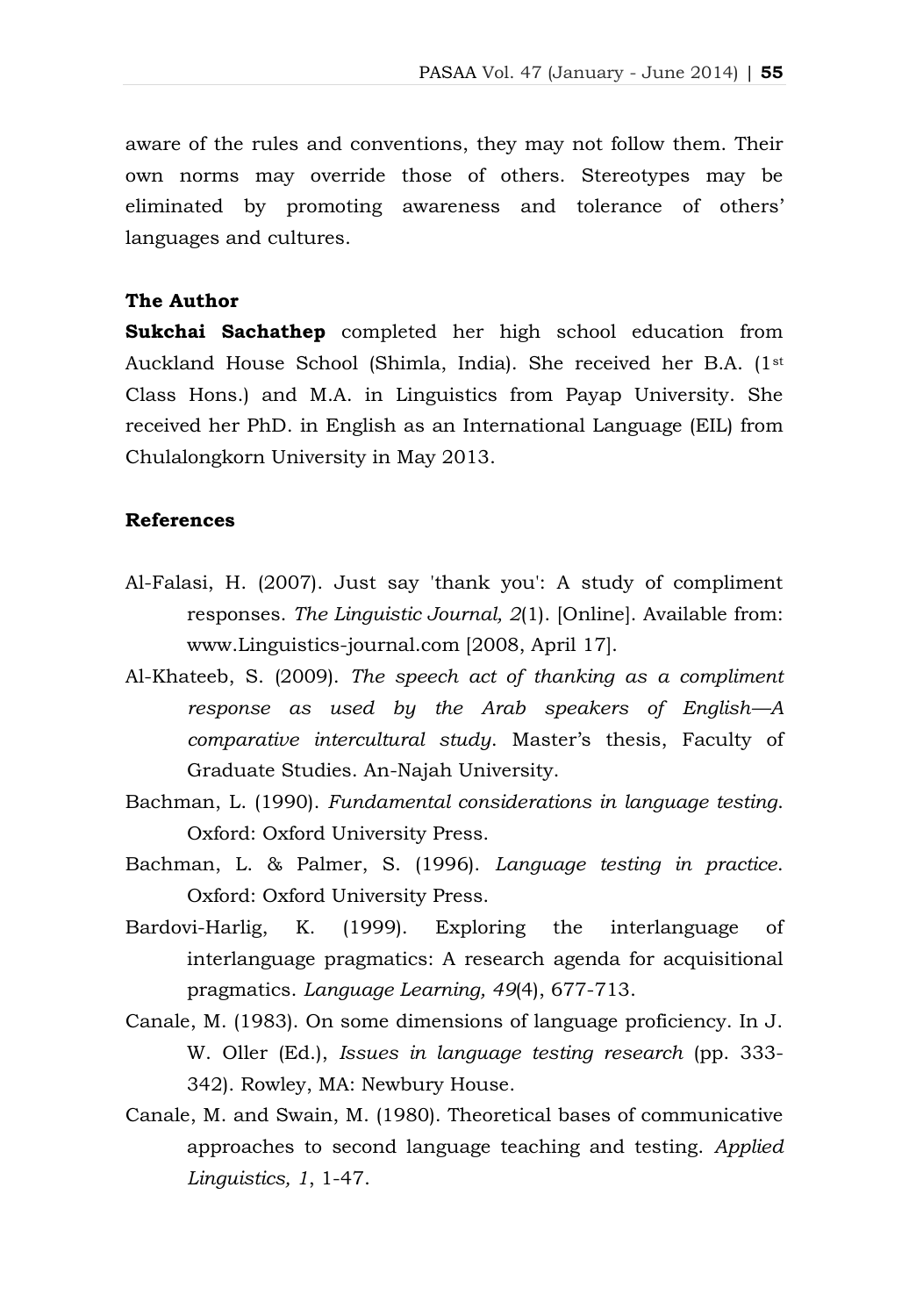- Cedar.P. (2006).Thai and American responses to compliments in English. *The Linguistics Journal*, *1*(2), 6-28.
- Chiang, B. & Pochtrager, F. (1993) *A pilot study of compliment responses of American-born English speakers and Chinese-born English speakers*. (ERIC document NO: ED356649).
- Cohen, D. (2008). Teaching and assessing L2 pragmatics: What can we expect from learners? *Language Teaching*, *41*(2), 213–235.
- Gajaseni, C. (1994). *A contrastive study of compliment responses in American English and Thai including the effect of gender and social status.* Doctoral dissertation, University of Illinois and Urbana-Champaign.
- Goffman, E. (1967). *Interaction ritual: Essays on face-to-face behavior*. New York: Anchor Books.
- Habermas, J. (1970). *Toward a rational society: Student protest, science and politics* (Jeremy J. Shapiro, Trans.). Boston: Beacon Press.
- Hymes, D. (1972). Models of the interaction of language and social life. In J. Gumperz & D. Hymes (Eds.), *Directions in sociolinguistics: The ethnography of communication* (pp.35-71). New York: Holt, Rhinehart & Winston.
- Hymes, D. (1974). *Foundations in sociolinguistics: An ethnographic approach* Philadelphia: University of Pennsylvania Press.
- Intachakra, S. (2004). *Contrastive pragmatics and language teaching: Apologies and thanks in English and Thai*. The Continuum Publishing Group Ltd. Itomitsu, 2009:1
- Kachru, B. (1992). *The other tongue: English across cultures*. Chicago: University of Illinois Press.
- Kachru, Y. (1998). Culture and speech acts: Evidence from Indian English and Singaporean English. *Studies in the Linguistics Sciences, 28*(1), 79-98.
- Pomerantz, A. (1978). Compliment responses. In J. Schenkein (Ed.), *Studies in the organization of conversation interaction* (pp. 77- 112). New York: Academic Press.
- Rajagopalan, K. (2004). The concept of 'World English' and its implications for ELT. *ELT Journal*, *58*(2), 111-117.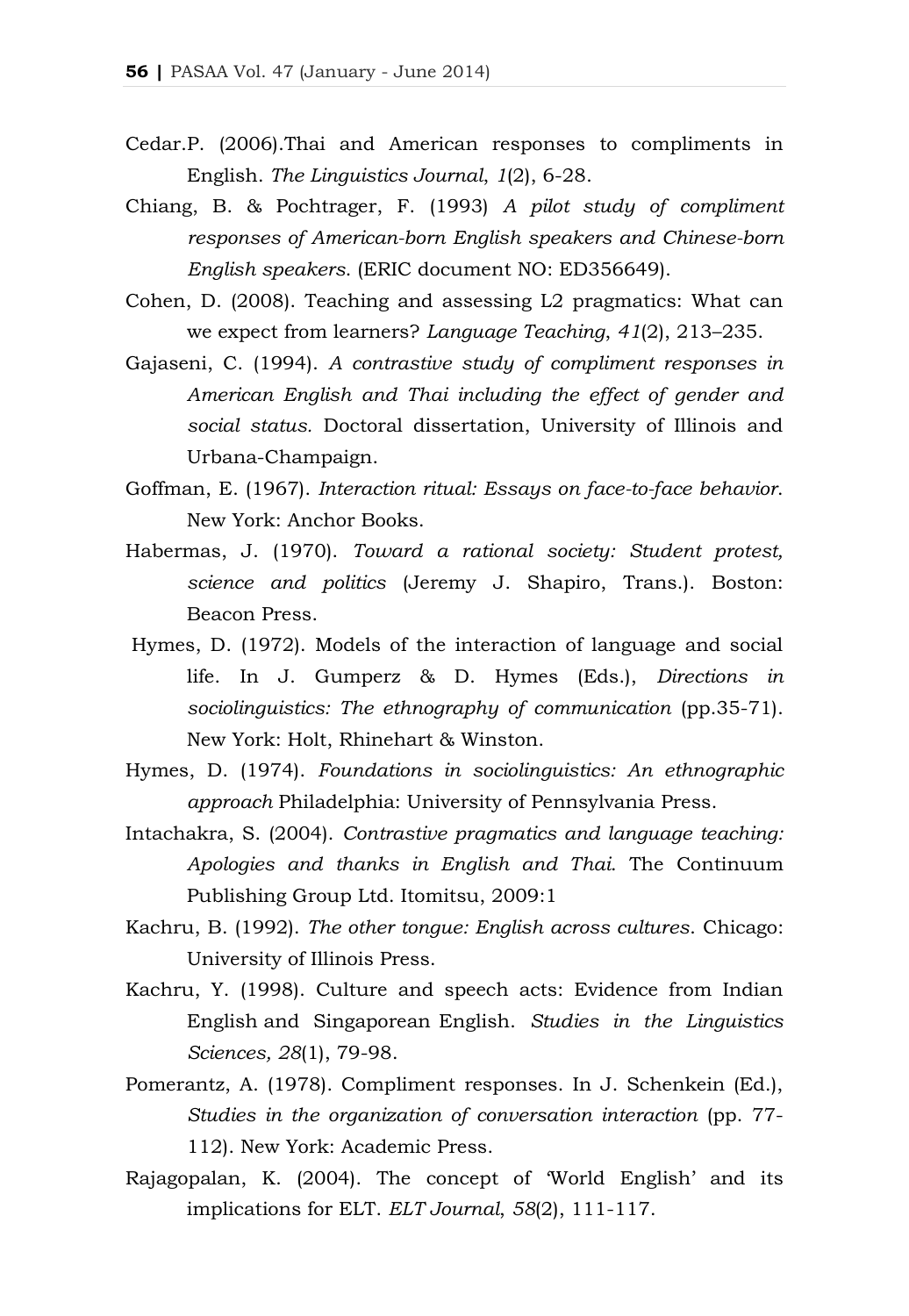- Schneider, K.P. & Barron, A. (eds.) (2005): *The Pragmatics of Irish English*. [Trends in Linguistics. Studies and Monographs 164]. Berlin / New York: Mouton de Gruyter.
- Smith, J.B. (2009). *The Acquisition of Pragmatic Competence: Compliment Response Strategies in Learners of Spanish*. Doctoral dissertation. Department of Linguistics. Louisiana State University.
- Silva, J. (2003).The effects of instruction on pragmatic development: Teaching polite refusals in English. *Second Language Studies*, 22(1), Fall 2003, pp. 55-106.
- Thomas, J. (1983). Cross-cultural pragmatic failure. *Applied Linguistics*, *4*(2), 91-109.
- Urano, K. (1998). *Negative pragmatic transfer in compliment responses by Japanese learners of English*. Unpublished manuscript, University of Hawai'i at Manoa, Honolulu. [Online] Available from,

http://www2.hawaii.edu/~urano/research/esl60.html [2006, May 1].

- Wolfson, N. (1981). Compliments in cross-cultural perspective. *TESOL Quarterly*, *15*(2), 117-24.
- Wolfson, N. (1983). An empirically based analysis of complimenting in American English. In N. Wolfson and E. Judd (Eds.), *Sociolinguistics and language acquisition* (pp. 82-95). Rowley, MA: Newbury House.
- Wolfson, N., Thomas, J. & Jones, S. (1989). Problems in the comparison of speech acts across cultures. In S. Blum-Kulka, J. House & G. Kasper (Eds.), *Cross-cultural pragmatics: Requests and apologies* (pp. 174-196). Norwood, NJ: Ablex.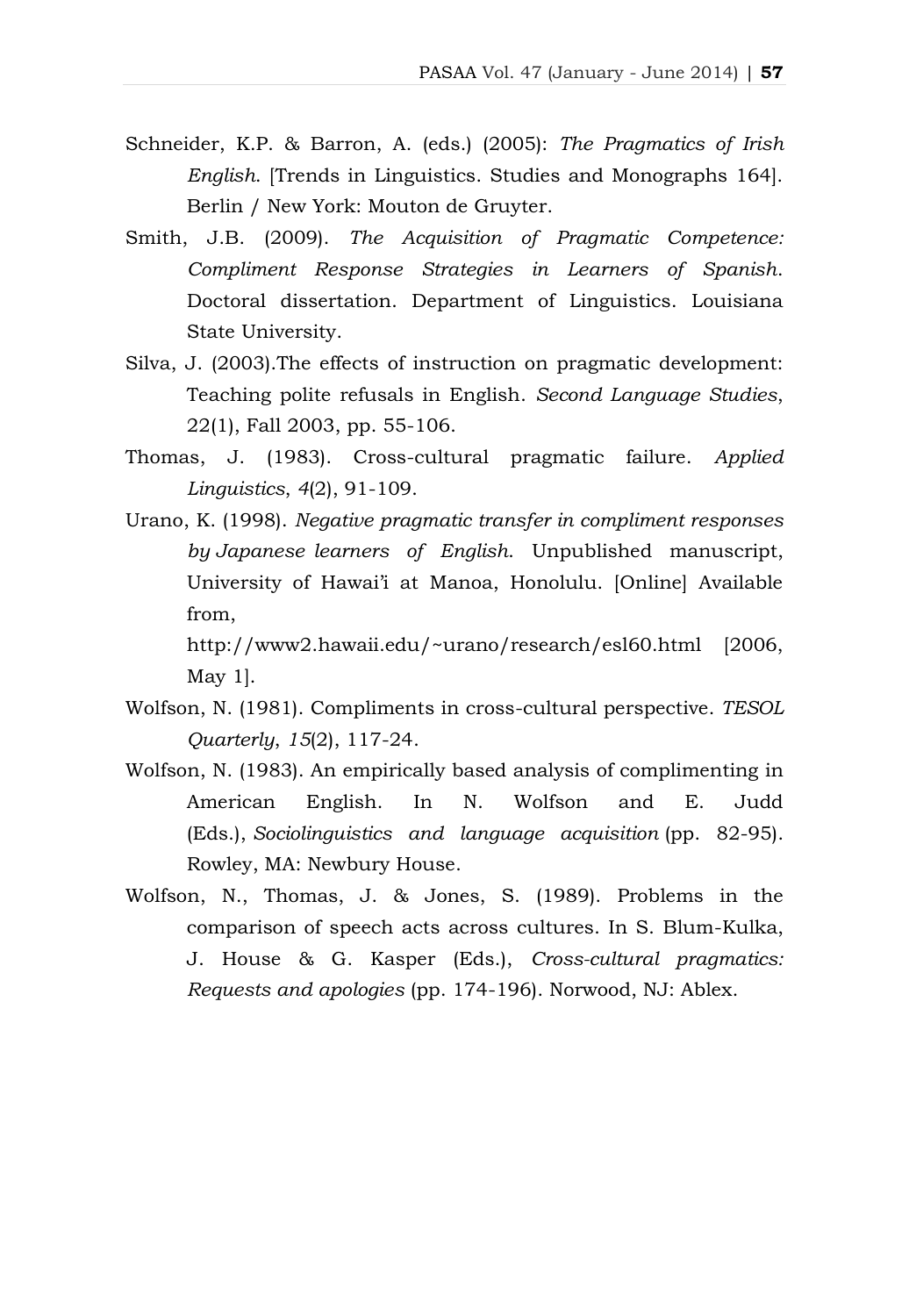## **Appendix**

#### **Discourse Completion Task**.

There are nine situations below; in each situation, you will represent yourself. Someone will give you a compliment in each situation and you will be asked to give a response to the compliments. Please write down your possible responses to the compliments you receive in one to three sentences.

1. After giving a three-minute speech in English, your teacher walked up to you and said, "You've spoken very well. Your English is very good!"

\_\_\_\_\_\_\_\_\_\_\_\_\_\_\_\_\_\_\_\_\_\_\_\_\_\_\_\_\_\_\_\_\_\_\_\_\_\_\_\_\_\_\_\_\_\_\_\_\_\_\_\_\_\_\_\_\_\_\_\_\_\_\_\_\_\_\_\_ \_\_\_\_\_\_\_\_\_\_\_\_\_\_\_\_\_\_\_\_\_\_\_\_\_\_\_\_\_\_\_\_\_\_\_\_\_\_\_\_\_\_\_\_\_\_\_\_\_\_\_\_\_\_\_\_\_\_\_\_\_\_\_\_\_\_\_\_

What would you say in response?

2. On the way home, you run into your aunt, and she exclaims, "That's a really nice shirt you're wearing!"

What would you say in response?

3. One of your classmates notices you singing at a school party, then comes and says to you "Wow! You have a great voice! I did not know that you could sing like that!"

\_\_\_\_\_\_\_\_\_\_\_\_\_\_\_\_\_\_\_\_\_\_\_\_\_\_\_\_\_\_\_\_\_\_\_\_\_\_\_\_\_\_\_\_\_\_\_\_\_\_\_\_\_\_\_\_\_\_\_\_\_\_\_\_\_\_\_ \_\_\_\_\_\_\_\_\_\_\_\_\_\_\_\_\_\_\_\_\_\_\_\_\_\_\_\_\_\_\_\_\_\_\_\_\_\_\_\_\_\_\_\_\_\_\_\_\_\_\_\_\_\_\_\_\_\_\_\_\_\_\_\_\_\_\_

\_\_\_\_\_\_\_\_\_\_\_\_\_\_\_\_\_\_\_\_\_\_\_\_\_\_\_\_\_\_\_\_\_\_\_\_\_\_\_\_\_\_\_\_\_\_\_\_\_\_\_\_\_\_\_\_\_\_\_\_\_\_\_\_\_\_\_\_ \_\_\_\_\_\_\_\_\_\_\_\_\_\_\_\_\_\_\_\_\_\_\_\_\_\_\_\_\_\_\_\_\_\_\_\_\_\_\_\_\_\_\_\_\_\_\_\_\_\_\_\_\_\_\_\_\_\_\_\_\_\_\_\_\_\_\_\_

What would you say in response?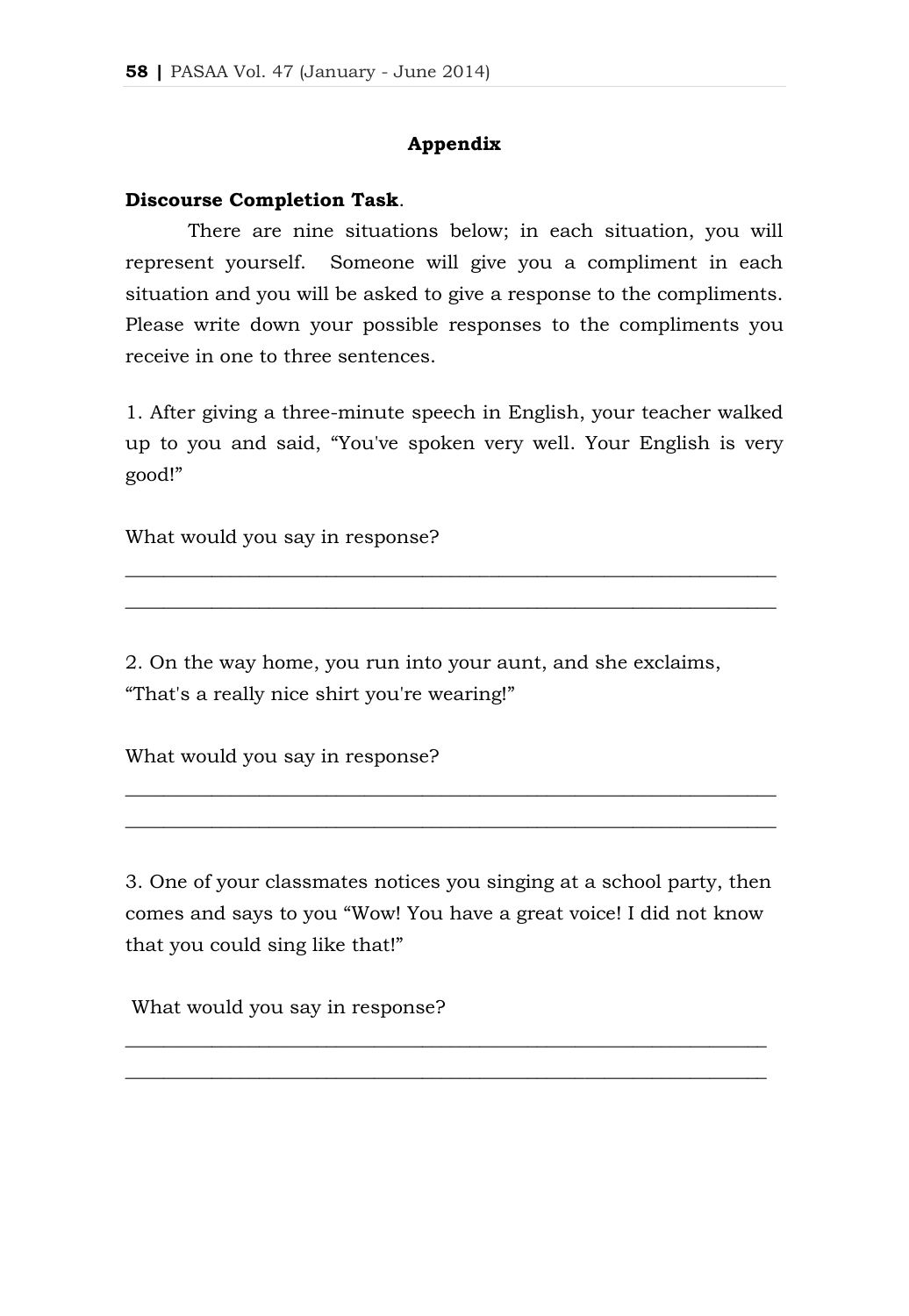4. You helped your mother fill up the refrigerator. She says to you, "What a good way of organizing the shelves!"

What would you say in response?

5. You are on an MRT and a stranger says, "You have beautiful eyes!"

\_\_\_\_\_\_\_\_\_\_\_\_\_\_\_\_\_\_\_\_\_\_\_\_\_\_\_\_\_\_\_\_\_\_\_\_\_\_\_\_\_\_\_\_\_\_\_\_\_\_\_\_\_\_\_\_\_\_\_\_\_\_\_\_\_\_\_\_ \_\_\_\_\_\_\_\_\_\_\_\_\_\_\_\_\_\_\_\_\_\_\_\_\_\_\_\_\_\_\_\_\_\_\_\_\_\_\_\_\_\_\_\_\_\_\_\_\_\_\_\_\_\_\_\_\_\_\_\_\_\_\_\_\_\_\_\_

\_\_\_\_\_\_\_\_\_\_\_\_\_\_\_\_\_\_\_\_\_\_\_\_\_\_\_\_\_\_\_\_\_\_\_\_\_\_\_\_\_\_\_\_\_\_\_\_\_\_\_\_\_\_\_\_\_\_\_\_\_\_\_\_\_\_\_\_ \_\_\_\_\_\_\_\_\_\_\_\_\_\_\_\_\_\_\_\_\_\_\_\_\_\_\_\_\_\_\_\_\_\_\_\_\_\_\_\_\_\_\_\_\_\_\_\_\_\_\_\_\_\_\_\_\_\_\_\_\_\_\_\_\_\_\_\_

What would you say in response?

6. A person of the opposite sex says, "Wow, you have a great smile!"

\_\_\_\_\_\_\_\_\_\_\_\_\_\_\_\_\_\_\_\_\_\_\_\_\_\_\_\_\_\_\_\_\_\_\_\_\_\_\_\_\_\_\_\_\_\_\_\_\_\_\_\_\_\_\_\_\_\_\_\_\_\_\_\_\_\_\_\_ \_\_\_\_\_\_\_\_\_\_\_\_\_\_\_\_\_\_\_\_\_\_\_\_\_\_\_\_\_\_\_\_\_\_\_\_\_\_\_\_\_\_\_\_\_\_\_\_\_\_\_\_\_\_\_\_\_\_\_\_\_\_\_\_\_\_\_\_

\_\_\_\_\_\_\_\_\_\_\_\_\_\_\_\_\_\_\_\_\_\_\_\_\_\_\_\_\_\_\_\_\_\_\_\_\_\_\_\_\_\_\_\_\_\_\_\_\_\_\_\_\_\_\_\_\_\_\_\_\_\_\_\_\_\_\_\_ \_\_\_\_\_\_\_\_\_\_\_\_\_\_\_\_\_\_\_\_\_\_\_\_\_\_\_\_\_\_\_\_\_\_\_\_\_\_\_\_\_\_\_\_\_\_\_\_\_\_\_\_\_\_\_\_\_\_\_\_\_\_\_\_\_\_\_\_

What would you say in response?

7. A worker at your house says, "Your shoes are very nice!"

What would you say in response?

8. Your friend's younger brother says, "Wow, your phone is super cool!"

\_\_\_\_\_\_\_\_\_\_\_\_\_\_\_\_\_\_\_\_\_\_\_\_\_\_\_\_\_\_\_\_\_\_\_\_\_\_\_\_\_\_\_\_\_\_\_\_\_\_\_\_\_\_\_\_\_\_\_\_\_\_\_\_\_\_\_\_ \_\_\_\_\_\_\_\_\_\_\_\_\_\_\_\_\_\_\_\_\_\_\_\_\_\_\_\_\_\_\_\_\_\_\_\_\_\_\_\_\_\_\_\_\_\_\_\_\_\_\_\_\_\_\_\_\_\_\_\_\_\_\_\_\_\_\_\_

What would you say in response?